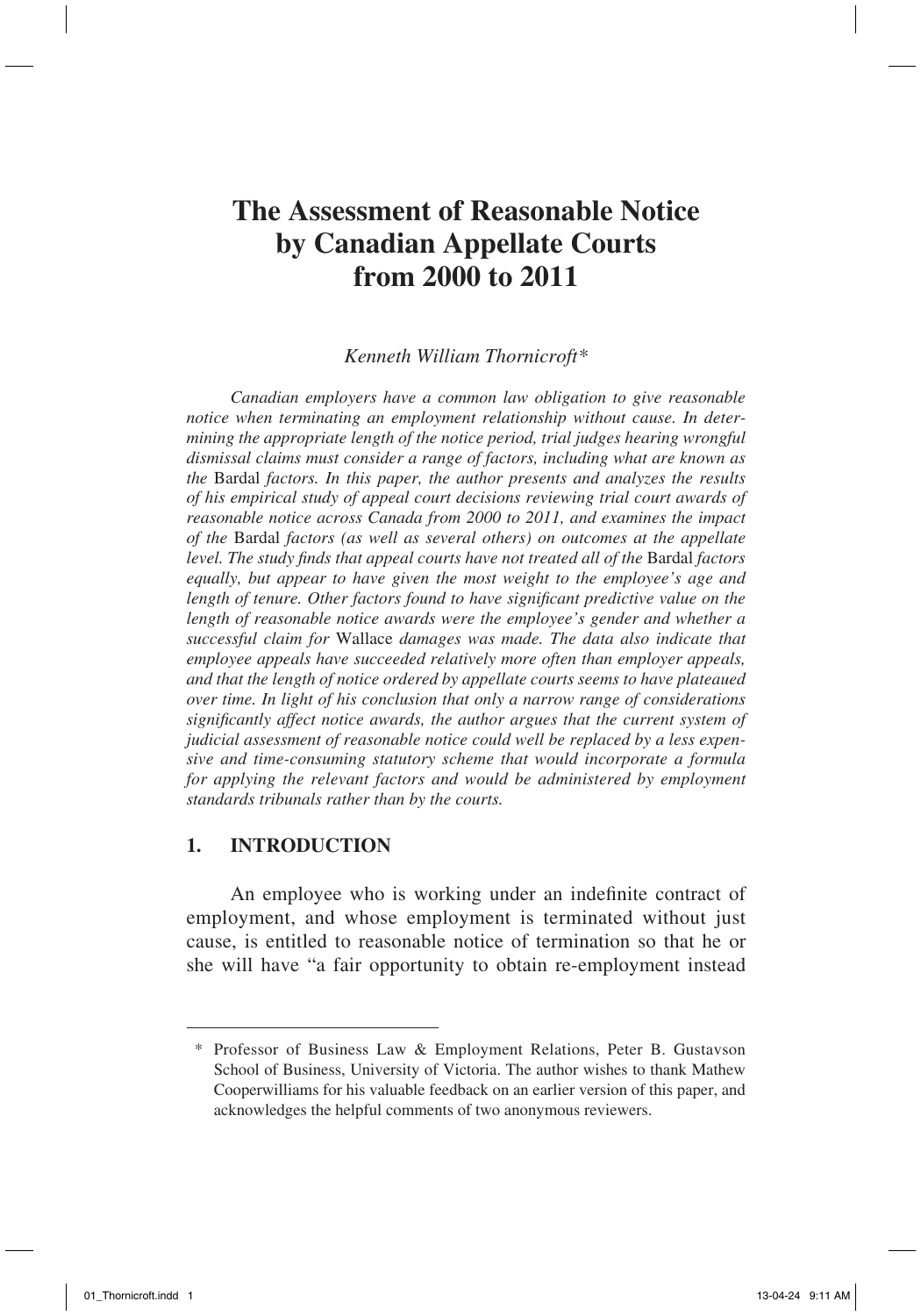of being thrown suddenly and unexpectedly upon the world."1 If the employer does not give "working notice" of termination by allowing the employee to continue working until the end of the notice period, the employee has been dismissed in breach of the contract of employment (or "wrongfully dismissed"), and can claim damages in the amount he or she would have been paid for working through the notice period ("severance pay in lieu of notice").

Calculating an employee's severance pay in lieu of notice requires a judicial determination of what the reasonable period of notice would have been, based on a number of separate considerations. To that end, the employer and employee typically present evidence on what are known as the *Bardal* factors, which date back to 1960: "the character of the employment, the length of service of the servant, the age of the servant and the availability of similar employment, having regard to the experience, training and qualifications of the servant."2 However, judges are rarely given empirical evidence about how much time the particular dismissed employee might actually need to find a new job. Rather than focusing on the former employee's unique circumstances, judges commonly try to identify

<sup>1</sup> *Cronk v Canadian General Insurance* (1995), 25 OR (3d) 505, 128 DLR (4th) at para 36 [*Cronk*]; see also *Honda Canada v Keays*, 2008 SCC 39 at para 50, [2008] 2 SCR 362 [*Honda*]; *Covered Bridge Golf and Country Club v Schurman*, 2009 NBCA 1 at para 28, 340 NBR (2d) 168 [*Covered Bridge Golf*].

<sup>2</sup> *Bardal v The Globe and Mail Ltd*, [1960] OWN 253 at para 21, 24 DLR (2d) 140 (H Ct J) [*Bardal*]. The Supreme Court of Canada has repeatedly endorsed the *Bardal* factors. See e.g. *Machtinger v HOJ Industries Ltd*, [1992] 1 SCR 986 at para 22, 91 DLR (4th) 491; *Wallace v United Grain Growers Ltd*, [1997] 3 SCR 701 at para 81, 152 DLR (4th) 1 [*Wallace*]; and *Honda*, *supra* note 1 at para 28. I conducted a search of the Canadian Legal Information Institute database on August 20, 2012 and found that the *Bardal* factors had been applied in 823 other judicial decisions. In an effort to simplify their task (or perhaps as a check on the soundness of their ultimate award), trial judges have sometimes collapsed the *Bardal* factors into a "rule of thumb" whereby one month's notice is awarded for each year of service. Appellate courts have clearly stated that there is, in fact, no such "rule." See e.g. *Pelech v Hyundai Auto Canada*, 63 BCLR (2d) 24 at para 10, 40 CCEL 87 (CA); *Minott v O'Shanter Development Co Ltd* (1999), 42 OR (3d) 321 at para 69, 168 DLR (4th) 270 (CA) [*Minott*]. Some trial judges still use it as a starting-point (and sometimes an end-point). See e.g. *Rodrigues v Shendon Enterprises Ltd*, 2010 BCSC 941 at paras 41, 43, [2010] BCWLD 8320; *Nelson v Champion Feed Services*, 2010 ABQB 409 at para 96, 30 Alta LR (5th) 162.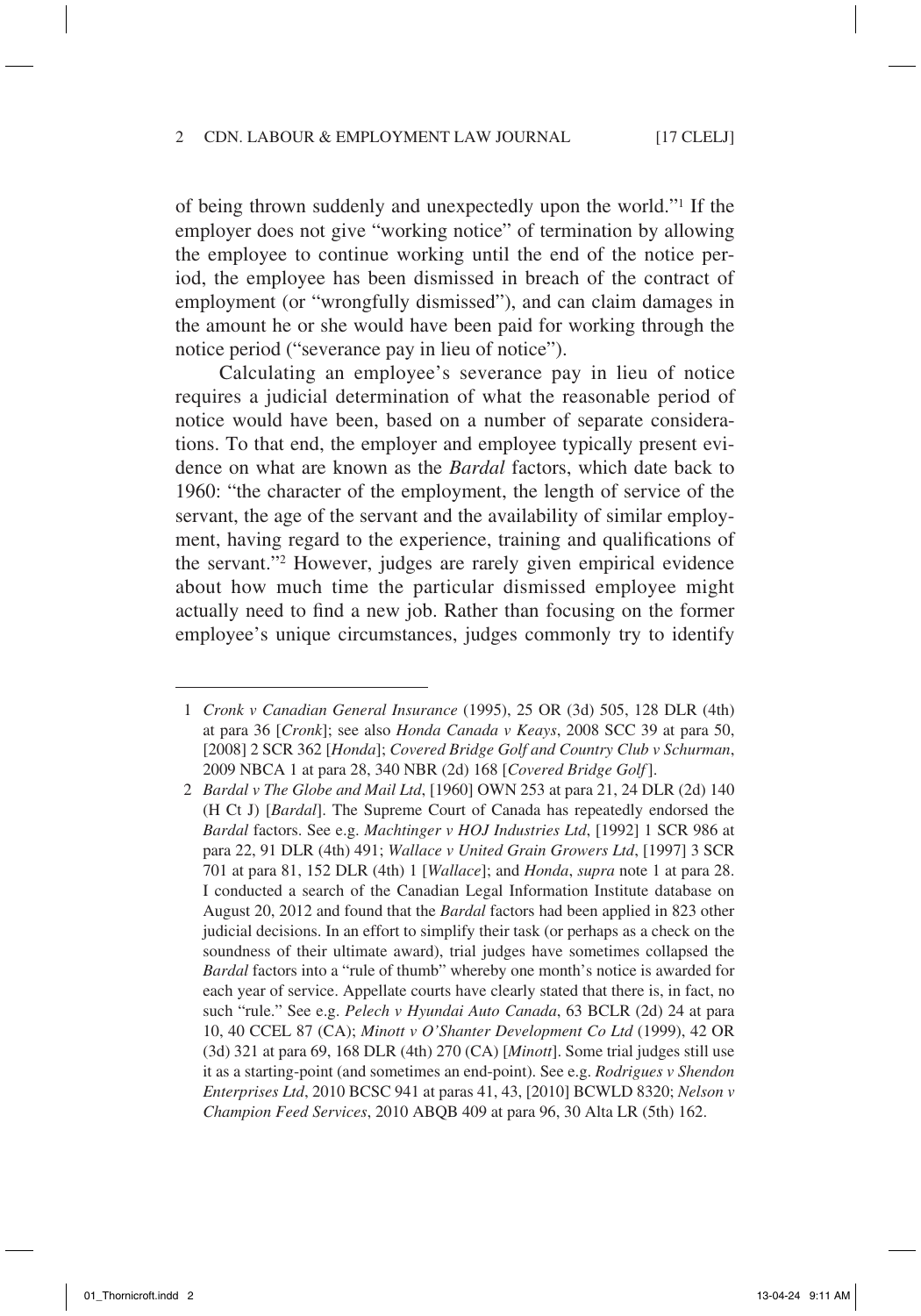the most comparable decided cases,<sup>3</sup> which serve as benchmarks for the assessment of reasonable notice in the case at hand.

Canadian trial judges are generally instructed by higher courts not to defer to the employer's initial decision on how much notice to give.4 However, when hearing an appeal from a trial judge's assessment of reasonable notice, appellate courts do give some deference to that assessment, and seemingly review it not on a standard of "correctness" but through the prism of a more deferential "reasonableness" test (to borrow the terms used to describe the standards of review in administrative law).5 For example, in *Minott v. O'Shanter Development Co. Ltd.*, the Ontario Court of Appeal said:

Determining the period of reasonable notice is an art not a science . . . . and, ordinarily, there is no one "right" figure for reasonable notice. Instead, most cases yield a range of reasonableness. Therefore, a trial judge's determination of the period of reasonable notice is entitled to deference from an appellate court. An appeal court is not justified in interfering unless the figure arrived at by the trial judge is outside an acceptable range or unless, in arriving at the figure, the trial judge erred in principle or made an unreasonable finding of fact.6

In 1997, in *Wallace v. United Grain Growers*, 7 the Supreme Court of Canada opened up a new head of damages in wrongful dismissal cases, but only where there was evidence of employer bad faith

<sup>3</sup> *Bagby v Gustavson Int'l Drilling Ltd*, 1980 ABCA 227 at para 20, 24 AR 181.

<sup>4</sup> *Covered Bridge Golf*, *supra* note 1 at para 28.

<sup>5</sup> The judicial assessment of reasonable notice is a question of mixed fact and law. See *Housen v Nikolaisen*, 2002 SCC 33, [2002] 2 SCR 235 (the judge must apply "a legal standard to a set of facts": at para 26; "matters of mixed fact and law lie along a spectrum": at para 36). If the appellate court can extract a discrete legal error (for example, the trial judge's failure to account for mitigation), then the decision should be reviewed under the correctness standard; otherwise, where a discrete legal error "is not readily extricable," the appropriate standard of review is "palpable and overriding error." *Ibid* at para 36. This latter standard also applies to discrete errors concerning findings of fact (for example, where a trial judge has erred in determining the employee's period of continuous service). *Ibid* at para 25.

<sup>6</sup> *Supra* note 2 at para 62. See also *Saalfeld v Absolute Software Corp*, 2009 BCCA 18 at para 18, 88 BCLR (4th) 244 ("In the absence of an error in principle, the test on appeal is not whether I would have made the same award had I been the trial judge, it is whether the trial judge's award was beyond the range of reasonableness in all the circumstances").

<sup>7</sup> *Supra* note 2.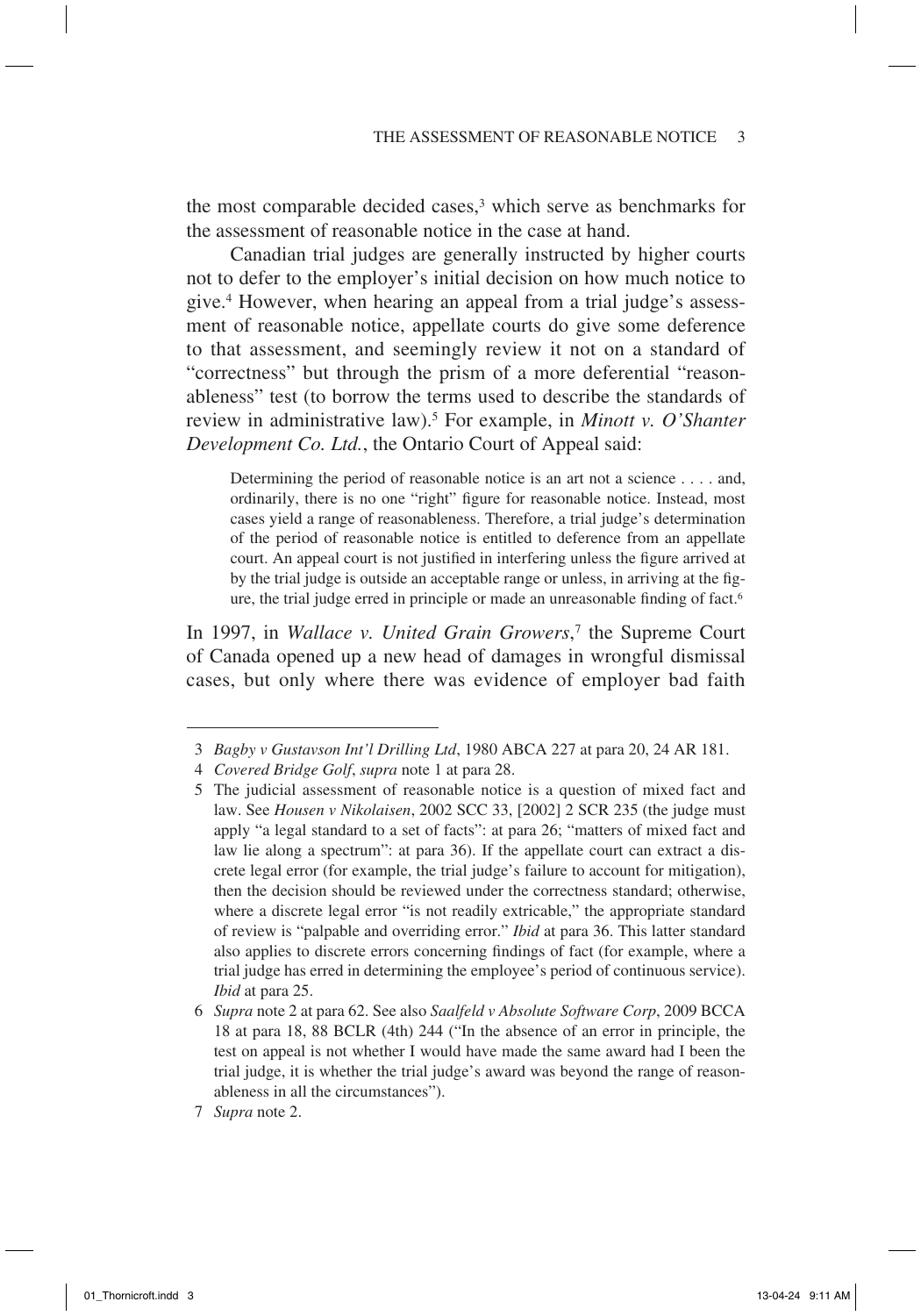or unfair dealing. Although the Court did not direct that "*Wallace* damages" were to be separately assessed,<sup>8</sup> a practice soon developed whereby trial judges invariably did just that,<sup>9</sup> by lengthening what would otherwise have been the reasonable notice period. In 2008 the Supreme Court of Canada, in *Honda Canada v. Keays*, 10 revisited *Wallace* and concluded that while damages for employer bad faith in the manner of dismissal remained recoverable as a matter of law, the appropriate remedy for such employer conduct was not to extend the notice period but to add a lump sum of damages based on proof of actual injury to the employee<sup>11</sup> (which *Wallace* did not require).

Several empirical studies,<sup>12</sup> summarized in Table 1 in the next part of this paper, have examined the assessment of reasonable notice

<sup>8</sup> See *Barakett v Lévesque Beaubien Geoffrion*, 2001 NSCA 157 at para 51, 198 NSR (2d) 135.

<sup>9</sup> See *Downham v Lennox & Addington (County of)* (2005), 56 CCEL (3d) 112 at para 247 (Ont Sup Ct J); see also Fisher, *infra* note 12 at 14.

<sup>10</sup> *Supra* note 1 at para 50.

<sup>11</sup> *Ibid* at para 59.

<sup>12</sup> See Steven L McShane, "Reasonable Notice Criteria in Common Law Wrongful Dismissal Cases" (1983) 38:3 Relations Industrielles 618 [McShane]; Steven L McShane & David C McPhillips, "Predicting Reasonable Notice in Canadian Wrongful Dismissal Cases" (1987) 41:1 Indus & Lab Rel Rev 108 [McShane & McPhillips]; T P Liznick, "A Statistical Analysis of the Determinants in the Calculation of Reasonable Notice Awards in Ontario" (M.I.R. thesis, Queen's University 1987), summarized in Tim Liznick, "Wrongful Dismissal: Determining Reasonable Notice" (1987) 5:4 The Worklife Report 1 [Liznick]; Terry H Wagar & Kathy A Jourdain, "The Determination of Reasonable Notice in Canadian Wrongful Dismissal Cases" (1992) 43:1 Lab LJ 58 [Wagar & Jourdain]; Terry H Wagar, "Wrongful Dismissal in Small and Medium-Sized Firms: Some Empirical Evidence" (1995) 12:2 Journal of Small Business & Entrepreneurship 94 [Wagar, "Wrongful Dismissal"]; Terry H Wagar, "Determinants of Just Cause and Reasonable Notice in the Dismissal of Nonunion Employees" (1996) 4:2 Canadian Business Economics 36 [Wagar, "Determinants of Just Cause"]; Helen Lam & Kay Devine, "Reasonable Notice for Wrongful Dismissal: Court versus Human Resource Decisions" (2001) 56:2 Relations Industrielles 365 [Lam & Devine]; Sandra Rollings-Magnusson, "Gender Implications of Wrongful Dismissal Judgments in Canada, 1994-2002" (2004) 41:1 Canadian Review of Sociology and Anthropology 27; Barry Fisher, *Revisiting Reasonable Notice Periods in Wrongful Dismissal Cases − 2006 Edition*, online: Barry Fisher Arbitration & Mediation <http://barryfisher.ca> [Fisher].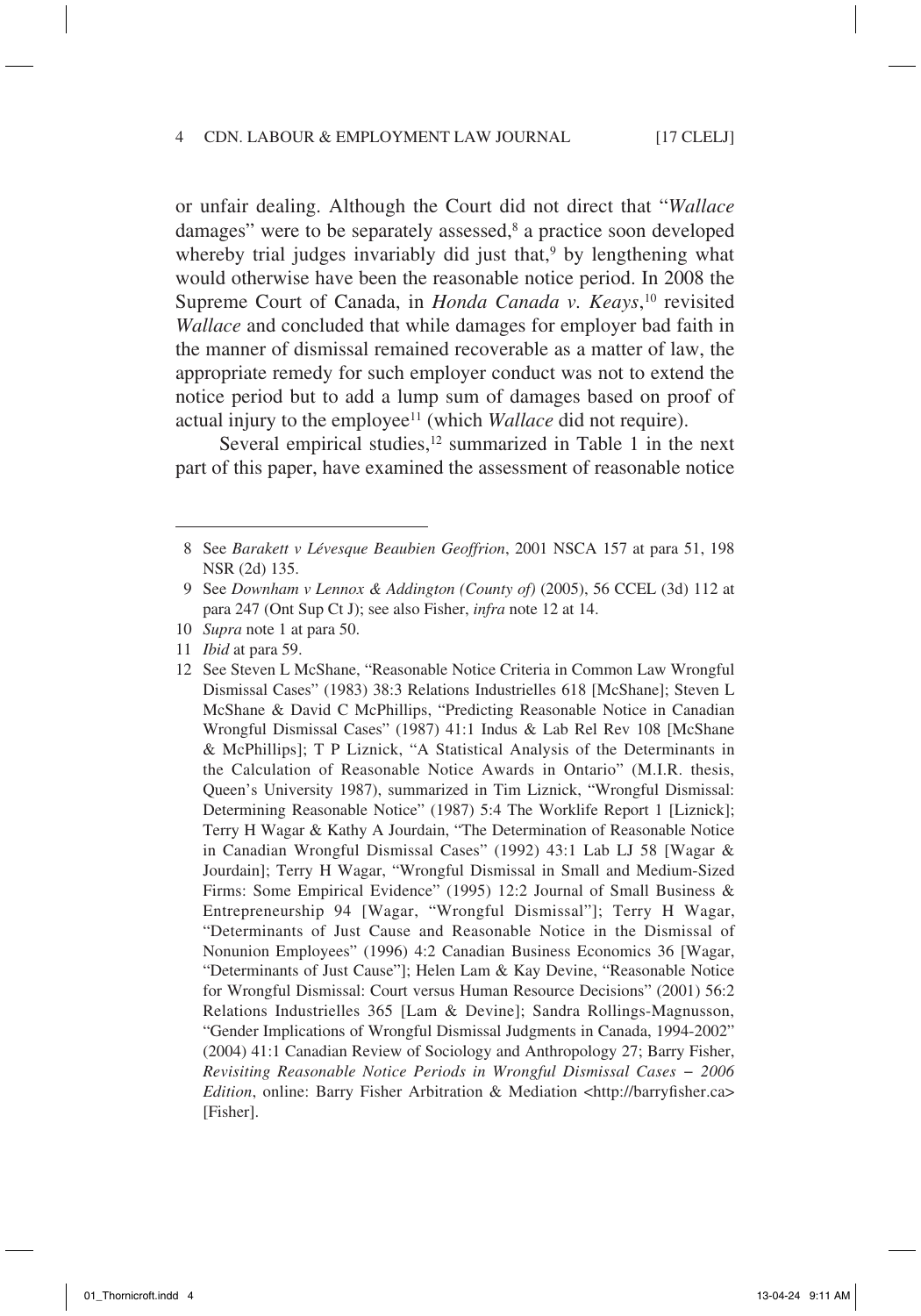by trial judges. Some studies have found that awards vary by jurisdiction.13 Several have also examined whether there is any gender effect in the assessment of reasonable notice. Due to the overwhelming preponderance of male plaintiffs in such studies, gender has not yet been proven to be a statistically significant factor, $14$  although the studies found a negative correlation between female plaintiffs and the reasonable notice award.

In this paper, through a statistical analysis of all reasonable notice decisions by appeal courts across Canada from 2000 to 2011 (as reported in the Canadian Legal Information Institute database), I analyze how appellate courts have reviewed trial judges' reasonable notice assessments. To my knowledge, this is the very first Canadian study that has examined the assessment of reasonable notice by appellate courts rather than trial courts. In addition to the fact that appellate decisions typically reflect the collective judgment of at least three judges rather than only one, they have greater precedential value and set the parameters within which trial judges must operate.

I inquire into the following questions: the circumstances in which appeal courts have overturned trial judges' reasonable notice awards; the relative significance of each of the *Bardal* factors in the assessment of reasonable notice; and the impact of other (non-*Bardal)*  factors on that assessment. I consider the impact of three non-*Bardal*  factors: employee performance, an award of *Wallace* damages, and gender. While in theory, employee performance is not supposed to be taken into account in assessing reasonable notice,<sup>15</sup> at least two studies found that an employee's poor work performance resulted in relatively lower awards.16 To date, no study has examined the impact of

<sup>13</sup> See McShane, *supra* note 12; Wagar & Jourdain, *supra* note 12; Wagar, "Wrongful Dismissal," *supra* note 12; Wagar, "Determinants of Just Cause," *supra* note 12.

<sup>14</sup> McShane, *supra* note 12 at 632; McShane & McPhillips, *supra* note 12 at 114; Liznick, *supra* note 12 at 2; Wagar, "Wrongful Dismissal," *supra* note 12 at 101, 103; Wagar, "Determinants of Just Cause," *supra* note 12 at 46.

<sup>15</sup> *Dowling v Halifax (City of)*, [1998] 1 SCR 22, rev'g (1996), 136 DLR (4th), 352, 152 NSR (2d) 18 (CA); *Ansari v British Columbia Hydro and Power Authority*, [1986] 4 WWR 123 (BCSC) [*Ansari*].

<sup>16</sup> Although these studies were published separately, the two databases largely overlap, with the former being a subset of the latter. See Wagar, "Wrongful Dismissal," *supra* note 12; Wagar, "Determinants of Just Cause," *supra* note 12.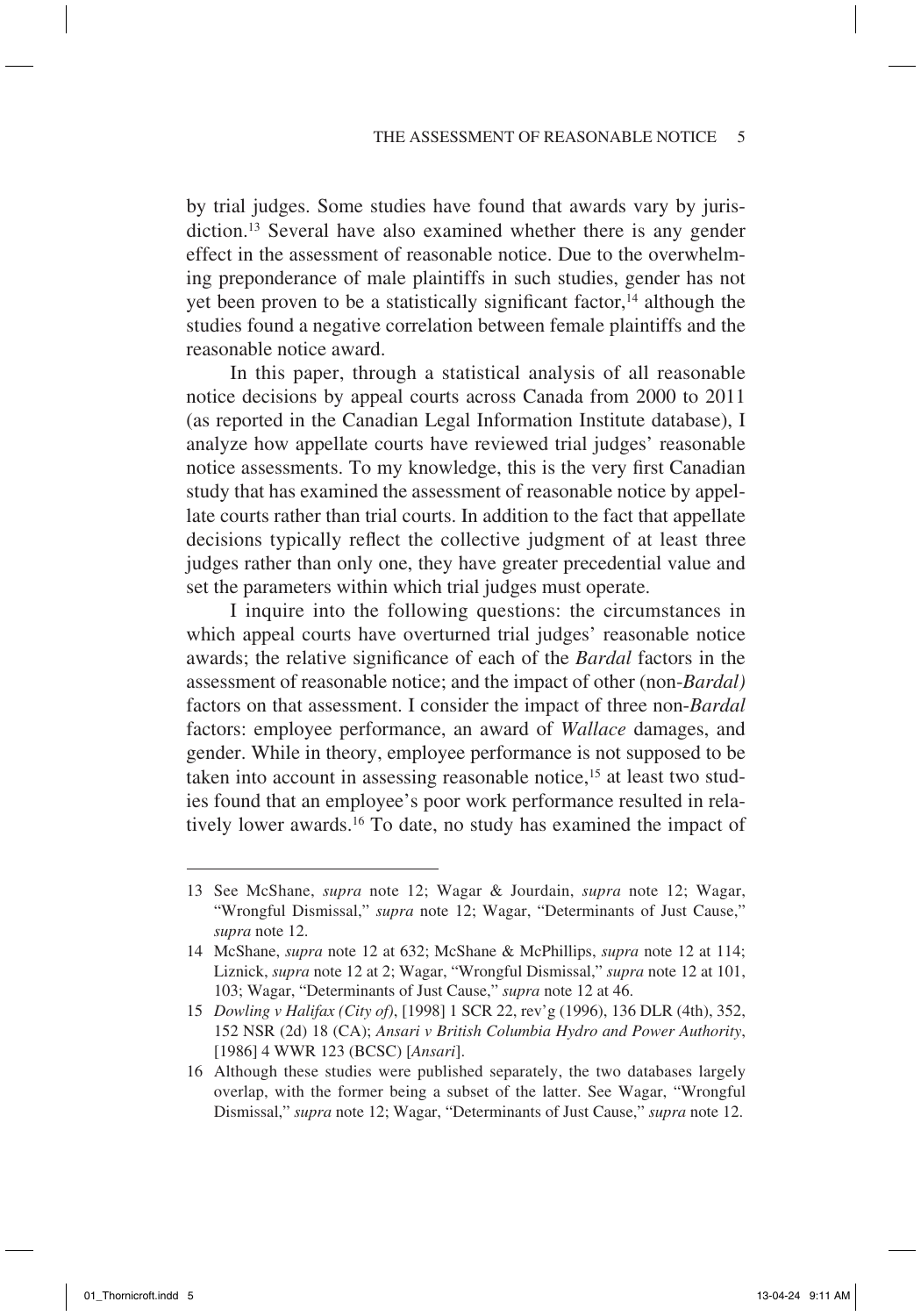*Wallace* damages on the assessment of the "base" reasonable notice award. Finally, I examine whether the employee's gender affects the amount of notice awarded.

In the next part of this study, I provide an overview of existing empirical studies on reasonable notice. In Part 3, I set out my research questions and methodology. In Part 4, I describe the decision database used in my analyses, and in Part 5 I outline the variables that can potentially affect notice awards. In Part 6, I provide a statistical overview of my findings. In Part 7, I consider when and under what circumstances appeal courts overturn reasonable notice assessments. In particular, I address the questions of when appeal courts intervene and whether it matters if the appellant is the employer rather than the employee. I also examine which *Bardal* and non-*Bardal* factors are most significant in determining reasonable notice. Finally, I conclude the analysis by evaluating how certain factors individually affected the size of notice awards and whether the awards have systematically varied over time.17

## **2. Existing Empirical Research on Reasonable Notice**

Several Canadian studies, summarized in Table 1, have empirically examined the assessment of reasonable notice by trial judges, typically by using a statistical method known as multiple regression analysis.18 Most of these studies are dated, having been published in the 1980s and 1990s. They are also subject to two principal methodological shortcomings. One is sample selection bias: each of the studies

<sup>17</sup> For example, we can look for evidence of a systematic increase in notice over time, as noted by judges. See e.g. *Foster v Kockums Cancar Division Hawker Siddeley Canada*, [1993] 8 WWR 477, 83 BCLR (2d) 207 (CA), Southin JA concurring (questioning the reasonableness of notice increases and of the application of the *Bardal* factors, at paras 28-30). Many studies have found a statistically significant increase in reasonable notice awards during the period spanned by the database being analyzed. See generally McShane, *supra* note 12; McShane & McPhillips, *supra* note 12; Wagar & Jourdain, *supra* note 12; Wagar, "Determinants of Just Cause," *supra* note 12. However, no "year of decision" effect was found in other studies: see Wagar, "Wrongful Dismissal," *supra* note 12; Lam & Devine, *supra* note 12.

<sup>18</sup> *Supra* note 12.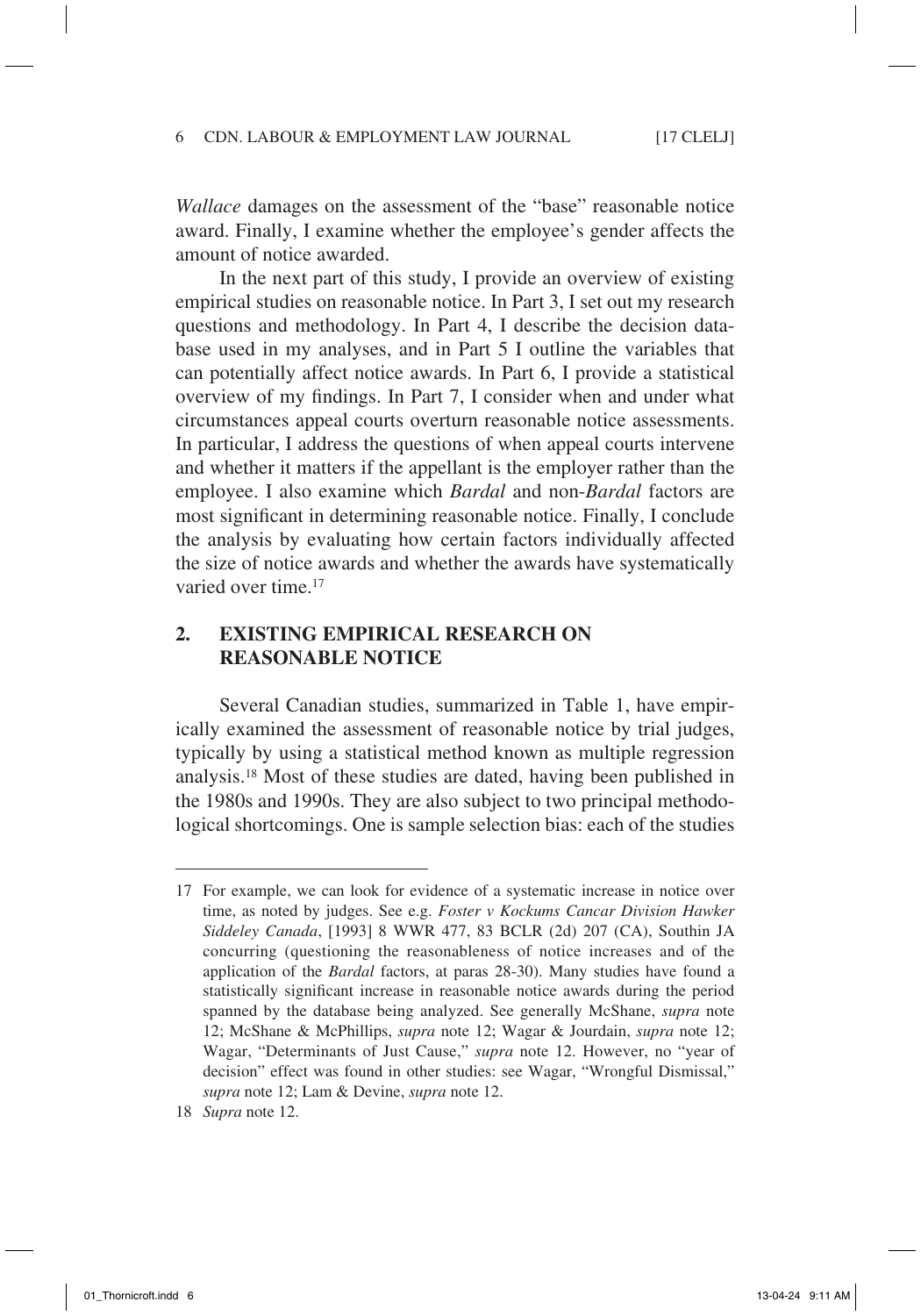|                                              | <b>Empirical Studies on the Determination of Reasonable Notice</b>                                                  |                   |                                         |                                                                                                                                                                        |
|----------------------------------------------|---------------------------------------------------------------------------------------------------------------------|-------------------|-----------------------------------------|------------------------------------------------------------------------------------------------------------------------------------------------------------------------|
| Study (Year)                                 | Data Source                                                                                                         | Size(N)<br>Sample | Variance (R <sup>2</sup> )<br>Explained | Statistically Significant<br>Variables ( $p \leq .10$ )                                                                                                                |
| McShane<br>(1983)                            | Reported Canada-wide trial<br>decisions January 1960 to<br>June 1982                                                | 107               | 53.                                     | Tenure; salary; jurisdiction; year of<br>decision                                                                                                                      |
| McShane &<br>McPhillips<br>(1987)            | Reported/unreported British<br>January 1980 to April 1986<br>Columbia trial decisions                               | 102               | 69                                      | Tenure; occupation; salary; age; poor<br>employment acceptance costs; year<br>re-employment prospects; original<br>of decision                                         |
| Liznick<br>(1987)                            | decisions 1965 to 1987<br>Reported Ontario trial                                                                    | 51                | .75                                     | Tenure; salary; executive status                                                                                                                                       |
| Wagar &<br>Jourdain<br>(1992)                | Reported/unreported Canada-<br>wide trial decisions January<br>1985 to February 1990                                | 128               | $\mathcal{S}$                           | size (>500 employees); jurisdiction;<br>re-employment prospects; employer<br>year of decision; originally resigned<br>Tenure; job status; poor<br>from secure position |
| Dismissal"<br>"Wrongful"<br>Wagar,<br>(1995) | Reported/unreported Canada-<br>1980 to June 1993 (employer<br>wide trial decisions January<br>$\leq$ 500 employees) | 233               | 5                                       | Tenure; salary; occupational status;<br>manufacturing vs. service sector<br>employer; poor employee work<br>poor re-employment prospects;<br>record; jurisdiction      |

**Determination of Reasonable Notice** É  $\mathbf{a}^{\mathrm{th}}$ TABLE 1 **TABLE 1 Studies on the**   $\ddot{\phantom{0}}$ Ė  $-1$  C<sub>4</sub>

THE ASSESSMENT OF REASONABLE NOTICE 7

continued on next page *continued on next page*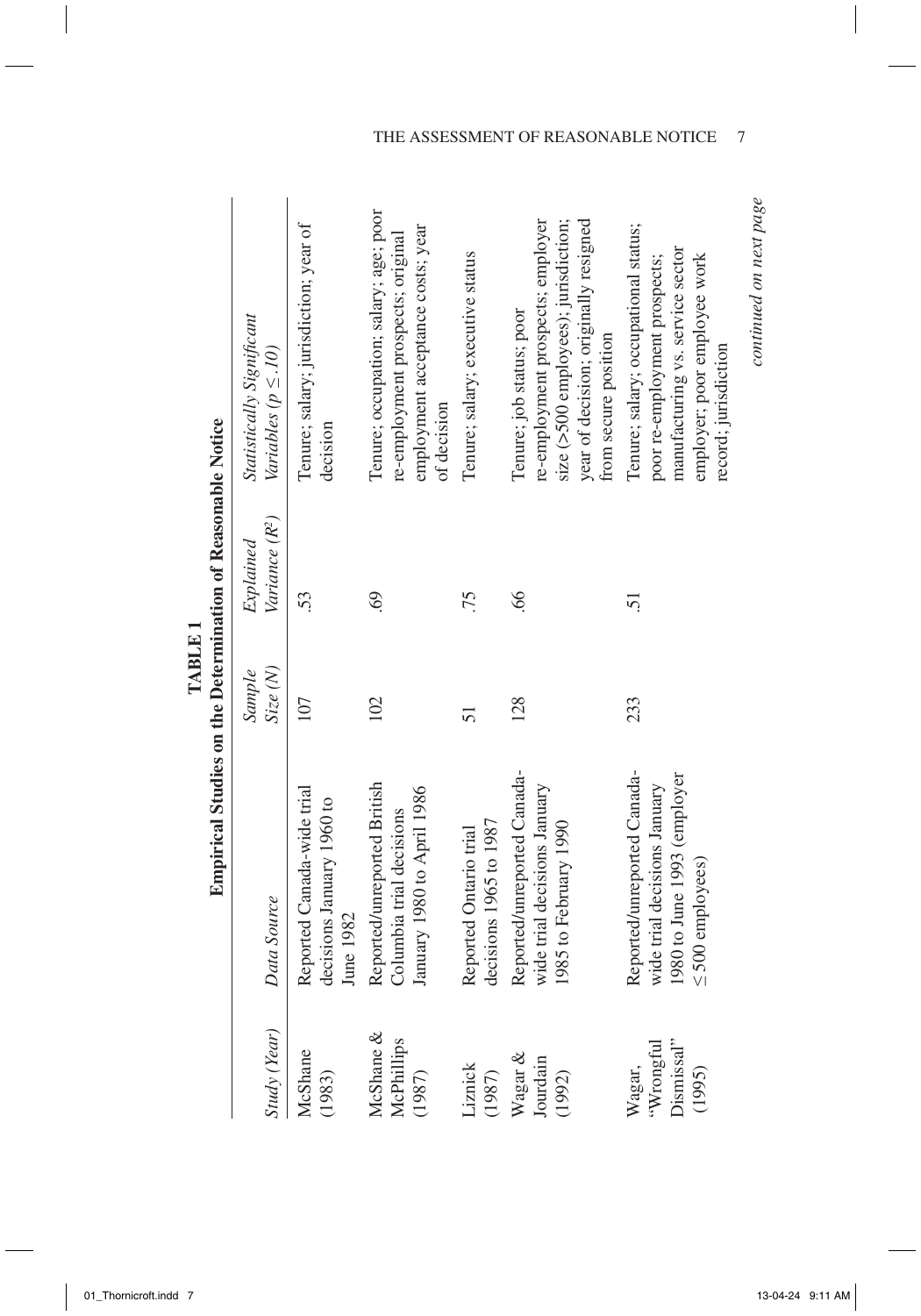|                                                     | Empirical Studies on the Determination of Reasonable Notice              |                                               |                                                     |                                                                                                                                                           |
|-----------------------------------------------------|--------------------------------------------------------------------------|-----------------------------------------------|-----------------------------------------------------|-----------------------------------------------------------------------------------------------------------------------------------------------------------|
| Study (Year)                                        | Data Source                                                              | $\operatorname{Size}\left(N\right)$<br>Sample | Variance (R <sup>2</sup> )<br>Explained             | Statistically Significant<br>Variables ( $p \leq .10$ )                                                                                                   |
| "Determinants<br>of Just Cause"<br>Wagar,<br>(1996) | Reported/unreported Canada-<br>wide trial decisions 1980 to<br>June 1993 | 214                                           | 50                                                  | Tenure; occupational status; poor<br>manufacturing vs. service sector<br>employer; poor employee work<br>re-employment prospects;<br>record; jurisdiction |
| Devine<br>Lam $\&$<br>(2001)                        | decisions 1970 to 1996<br>Reported Alberta trial                         | 75                                            | specification<br>depending<br>75 to .79<br>on model | Tenure; age; occupational status;<br>poor re-employment prospects;<br>construction industry employer                                                      |
| Magnusson<br>Rollings-<br>(2004)                    | Reported Canada-wide trial<br>decisions in CCELs 1995<br>to $2002$       | 252                                           | comparisons<br>N/A (cross-<br>tab mean<br>utilized) | Tenure; age; occupational status;<br>gender                                                                                                               |
| <b>Fisher</b> (2006)                                | Reported/unreported Canada-<br>wide trial decisions 1995 to<br>May 2006  | 950                                           | comparisons<br>N/A (mean<br>utilized)               | Tenure; occupational status                                                                                                                               |
|                                                     |                                                                          |                                               |                                                     |                                                                                                                                                           |

**TABLE 1 (***continued***)**

TABLE 1 (continued)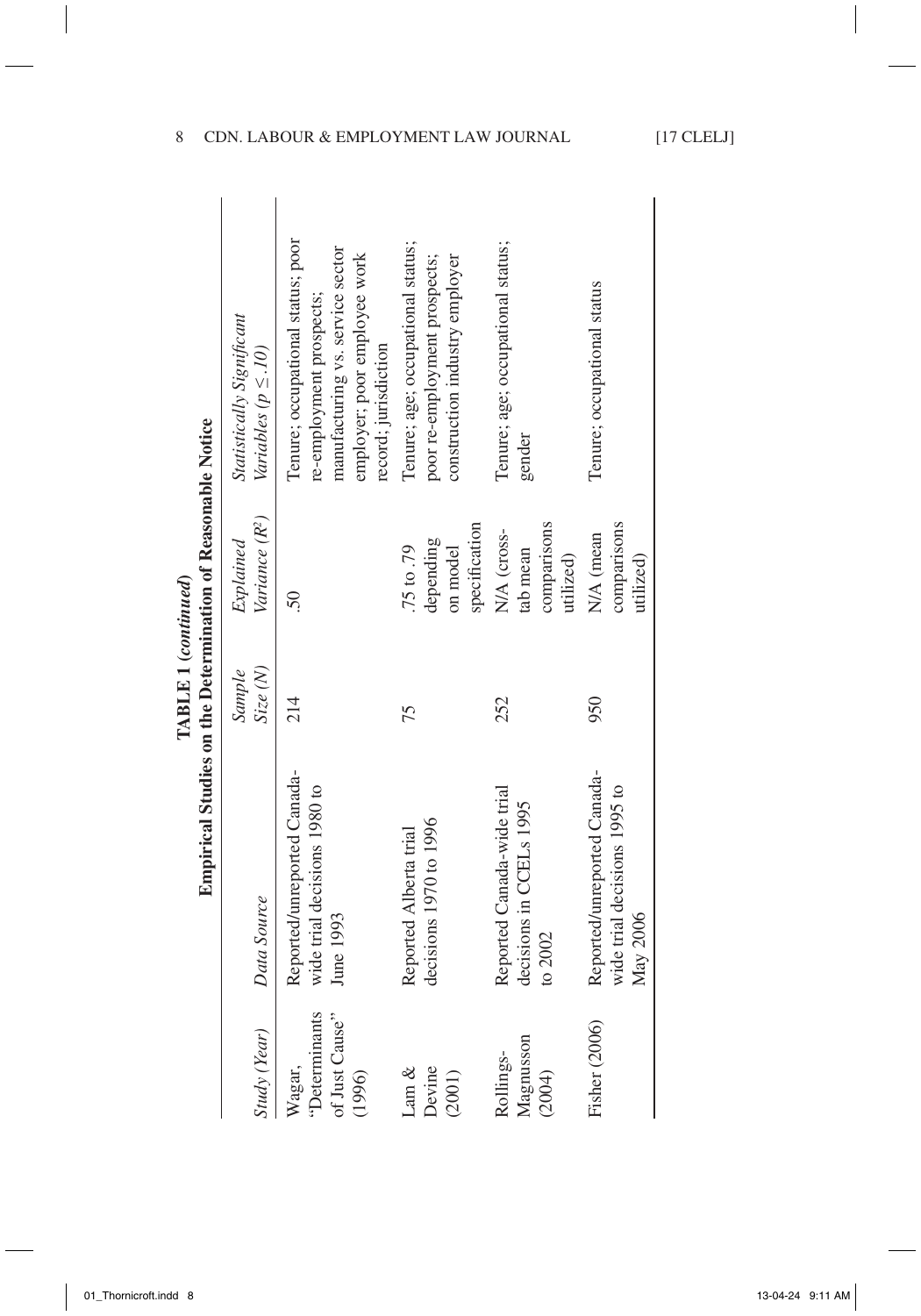was primarily based on reported decisions. For reported decisions to be characterized as a random sample, every decision in the entire population must have had an equal probability of being reported, but that is not so: editors of law reports use their discretion in selecting the cases to report, from among all of the decisions issued during a particular period.

The "missing data" problem is also particularly acute in the existing studies. The default protocol in virtually all statistical software is to delete a case from the analysis if the case has no information on one or more of the variables being analyzed, and the remaining cases may not truly represent the original sample. For example, due to missing data, the initial sample was reduced from 199 cases to 107 in McShane (1983), from 138 to 102 in McShane and McPhillips (1987), and from 332 to 214 in Wagar, "Determinants of Just Cause" (1996).

In this study, I have addressed both the issue of sample selection bias and the "missing data" problem. The sample I have analyzed represents something very close to the entire population of reasonable notice decisions issued by Canadian appellate courts during the period in question. Where relevant information was missing from the report of a particular case, I obtained it from secondary sources, including (in some cases) the individual employee or his or her legal counsel.

## **3. The Research Questions**

I examine four broad questions. First, what is the threshold for appellate intervention in trial judges' reasonable notice determinations? Second, what impact does each of the *Bardal* factors have? Third, are the determinations affected by other institutional and systemic factors? Fourth, did the plaintiff's gender affect the amount of notice awarded?

First, given that appellate courts do not conduct a *de novo* review in reasonable notice cases, nor pursue a single theoretically correct result, when and under what circumstances will they overturn a trial judge's assessment of reasonable notice? More generally, is there a clear threshold for appellate intervention, and does it vary with whether the appellant is the employer or the employee?

Second, although a variety of factors may be properly taken into account in assessing reasonable notice (none necessarily being more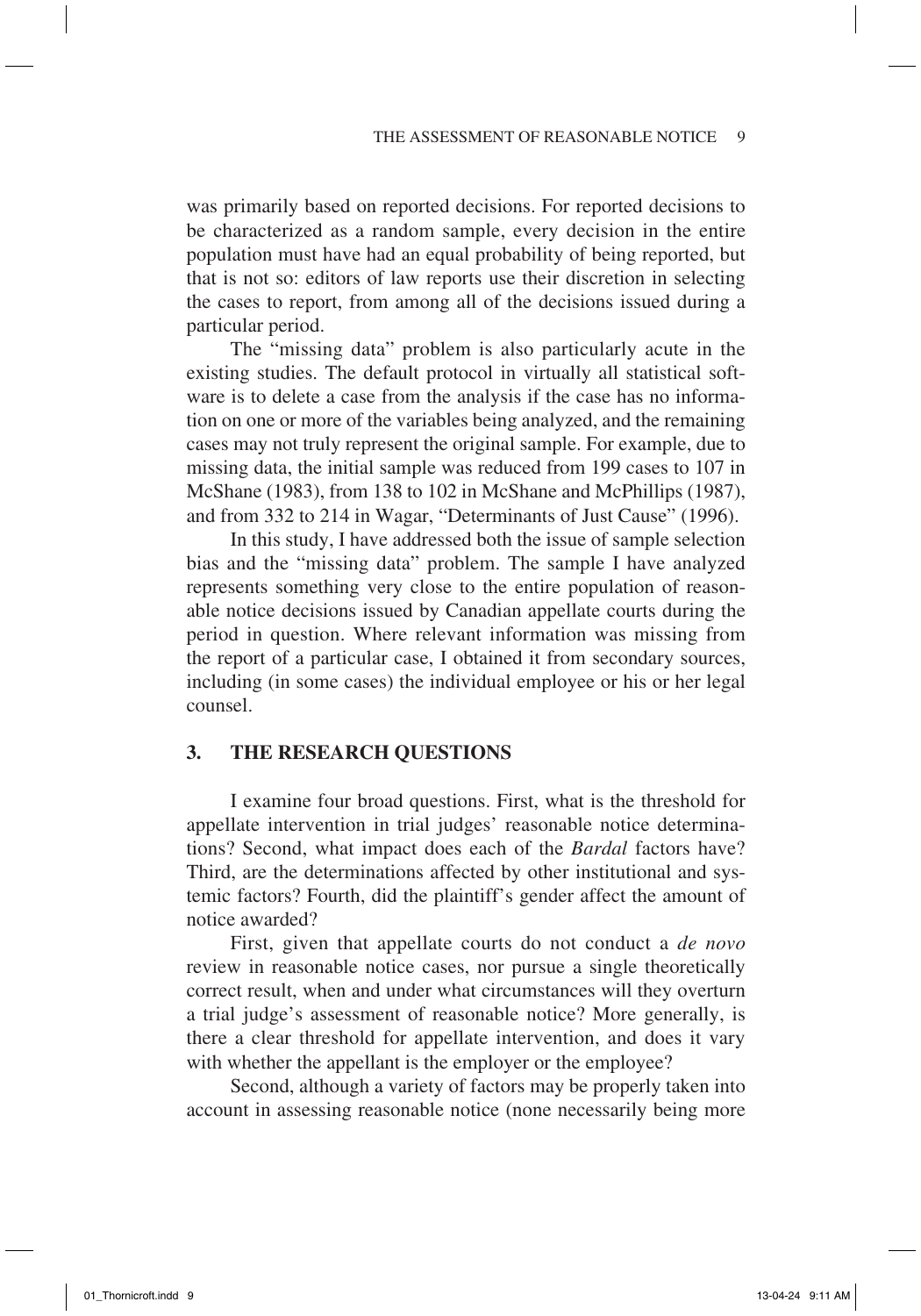critical than any other), do some factors nonetheless have significantly more impact on the result — for example, is length of tenure more or less important than age? Are there break points at which a particular factor becomes more critical — for example, is age more important if the plaintiff is 50 rather than 35, or has short service rather than long service?

Third, and quite apart from the *Bardal* criteria, did other institutional and systemic factors affect notice determination? For example, did reasonable notice awards systematically vary over the twelve-year period of the study (from 2000 to 2011)?19 Did they vary by jurisdiction,<sup>20</sup> or with the level of the employee's performance at work?<sup>21</sup> As noted above, *Wallace* damages can be awarded only where there is evidence of employer bad faith or unfair dealing, and since *Honda v. Keays* there must also be proof of actual injury. Did an award of *Wallace* damages create a "spillover effect" by influencing the conventional assessment of reasonable notice?

Fourth, did the plaintiff's gender affect the amount of notice awarded?

### **4. The Database**

The database assembled for this study represents almost the entire population of reasonable notice decisions issued by Canadian appellate courts from the beginning of 2000 to the end of 2011.<sup>22</sup> In

<sup>19</sup> *Supra* note 17.

<sup>20</sup> Some studies have found that reasonable notice awards systematically vary by jurisdiction, with Alberta being identified as an "employer-friendly" jurisdiction (*i.e.* lower mean notice awards) relative to British Columbia and Ontario, which tended to be somewhat more "employee-friendly." See McShane, *supra* note 12; Wagar & Jourdain, *supra* note 12; Wagar, "Wrongful Dismissal," *supra* note 12; Wagar, "Determinants of Just Cause," *supra* note 12.

<sup>21</sup> Employee performance, whether good or bad, is not supposed to be taken into account in assessing reasonable notice, but at least two studies have found that poor performance — as identified in the trial judge's reasons for decision resulted in a lower notice award. See Wagar, "Wrongful Dismissal," *supra* note 12; Wagar, "Determinants of Just Cause," *supra* note 12.

<sup>22</sup> The database was compiled from appellate decisions reported by the Canadian Legal Information Institute database. CanLII makes an effort to ensure complete coverage, but some decisions might be missing (for example, if an oral decision was never transcribed).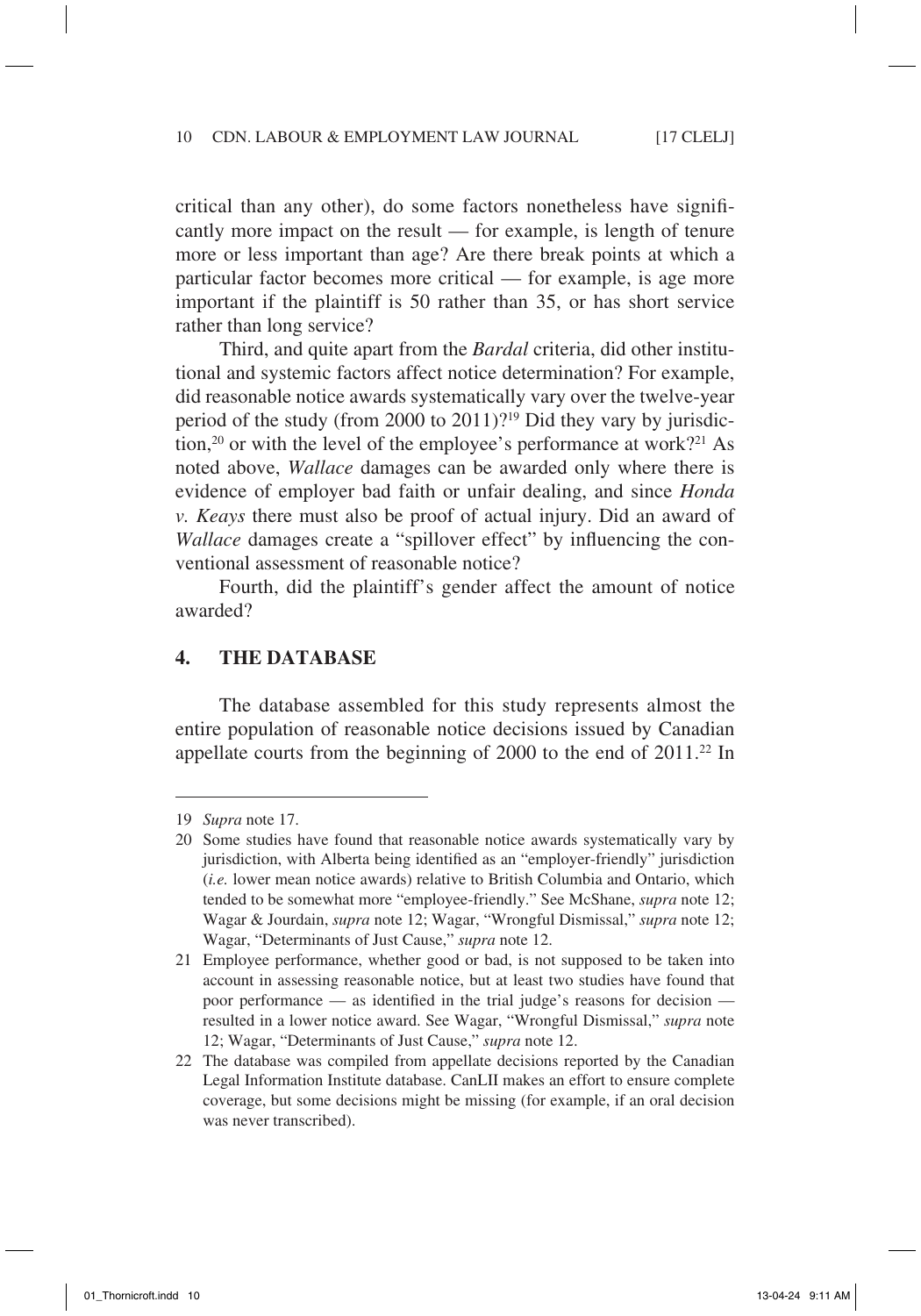those instances where the case report was incomplete (for example, where the employee's age, salary or tenure was not disclosed) or where relevant information was expressed vaguely (e.g., an "older employee" or a "long-serving employee"), I obtained the requisite missing information directly from the employees or their legal counsel, or from other sources — for example, social media websites such as LinkedIn.

The results reported in this paper are based on an analysis of all appellate court decisions reported in the Canadian Legal Information Institute (CanLII) database from January 1, 2000 to December 31, 2011 where there was an allegation of "wrongful dismissal" resulting in a reassessment or confirmation of the employee's "reasonable notice" entitlement. The CanLII database includes decisions from the appellate courts of all ten provinces as well as the three territorial courts and the federal courts. The database for purposes of this study was constructed using various combinations of search terms such as "reasonable notice," "employee," "employer" and "severance." Decisions involving fixed-term agreements<sup>23</sup> or indefinite contracts where there was an express termination provision in the parties' employment contract<sup>24</sup> were excluded from the database, because the "reasonable notice" doctrine does not apply in either situation. I also excluded decisions where the ultimate notice award was "capped" due to the employee's successful mitigation efforts, unless the court otherwise indicated what the notice period would have been in the absence of mitigation.25 I also excluded one decision in which information was missing about the employee's background (age, tenure, etc.), and I could not obtain the missing data from secondary sources.

The search produced a database of 128 individual appellate awards reported in 113 separate appellate decisions. The distribution of the awards was as follows: 51 in Ontario, 32 in British Columbia, 11 in each of Alberta and New Brunswick, 9 in Nova Scotia, 6 in

<sup>23</sup> See e.g. *Flieger v New Brunswick*, [1993] 2 SCR 651 at para 52, 104 DLR (4th) 292.

<sup>24</sup> See e.g. *Lake Ontario Portland Cement Ltd v Groner*, [1961] SCR 553 at para 10, 28 DLR (2d) 589.

<sup>25</sup> See *Evans v Teamsters, Local Union No 31*, 2008 SCC 20 at paras 138-39, [2008] 1 SCR 661.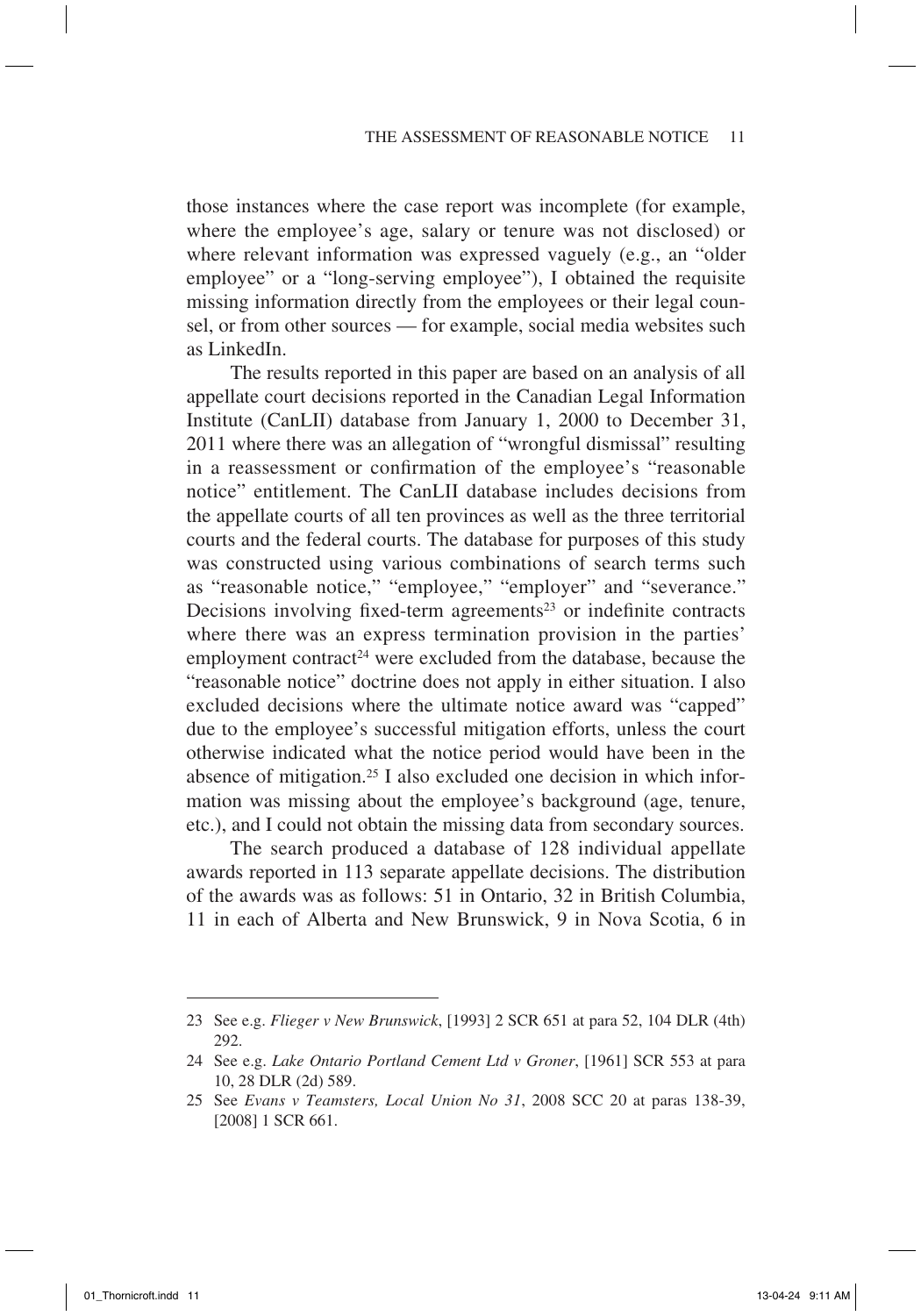Manitoba, 3 in each of Saskatchewan and Quebec,<sup>26</sup> and one in each of Newfoundland and Yukon Territory. The mean number of appellate awards is 10.67 a year, ranging from a minimum of 6 (in 2007) to a maximum of 21 (in 2004).

Clearly, appellate decisions addressing the assessment of reasonable notice are fairly rare. Of the total of 128 decisions that I found over a twelve-year period, there was a subset of 54 cases in which the trial court's calculation of notice was not challenged on appeal. In this subset, both the employer and the employee probably considered that aspect of the trial court's decision to be acceptable, and the appeal was brought on other issues such as just cause, mitigation of loss, or *Wallace* damages. Because my focus in this study concerns the calculation of reasonable notice independent of any *Wallace* damages award, the amounts of notice reported in my analysis exclude any such supplement, although in cases where a *Wallace* claim was made, I did consider whether that claim influenced the appellate court's assessment of the appropriate period of notice.

## **5. The Variables Analyzed**

Based on a content analysis of the trial and appellate decisions, and supplemented by other sources in many of the cases, I was able to obtain information on the following variables:

- *Jurisdiction*: the provincial or territorial court that issued the award.
- *Year*: the date of the decision, and whether it was issued in the first or second half of the twelve-year period covered by the study.
- *Appellant*: whether the appeal was brought by the employer or the employee.
- *Trial court award*: length of notice, in months.
- *Appeal court award*: length of notice, in months.
- Employee's *age* in years, and by category: 34 years or less; 35 to 49 years; 50 years or more.

<sup>26</sup> In Quebec, the doctrine of reasonable notice has essentially been codified: see art 2091 CCQ. The small number of Quebec cases is surprising, given the province's large population. I included both English- and French-language decisions, but there may be other Quebec appellate decisions on reasonable notice which have not been included in the CanLII database.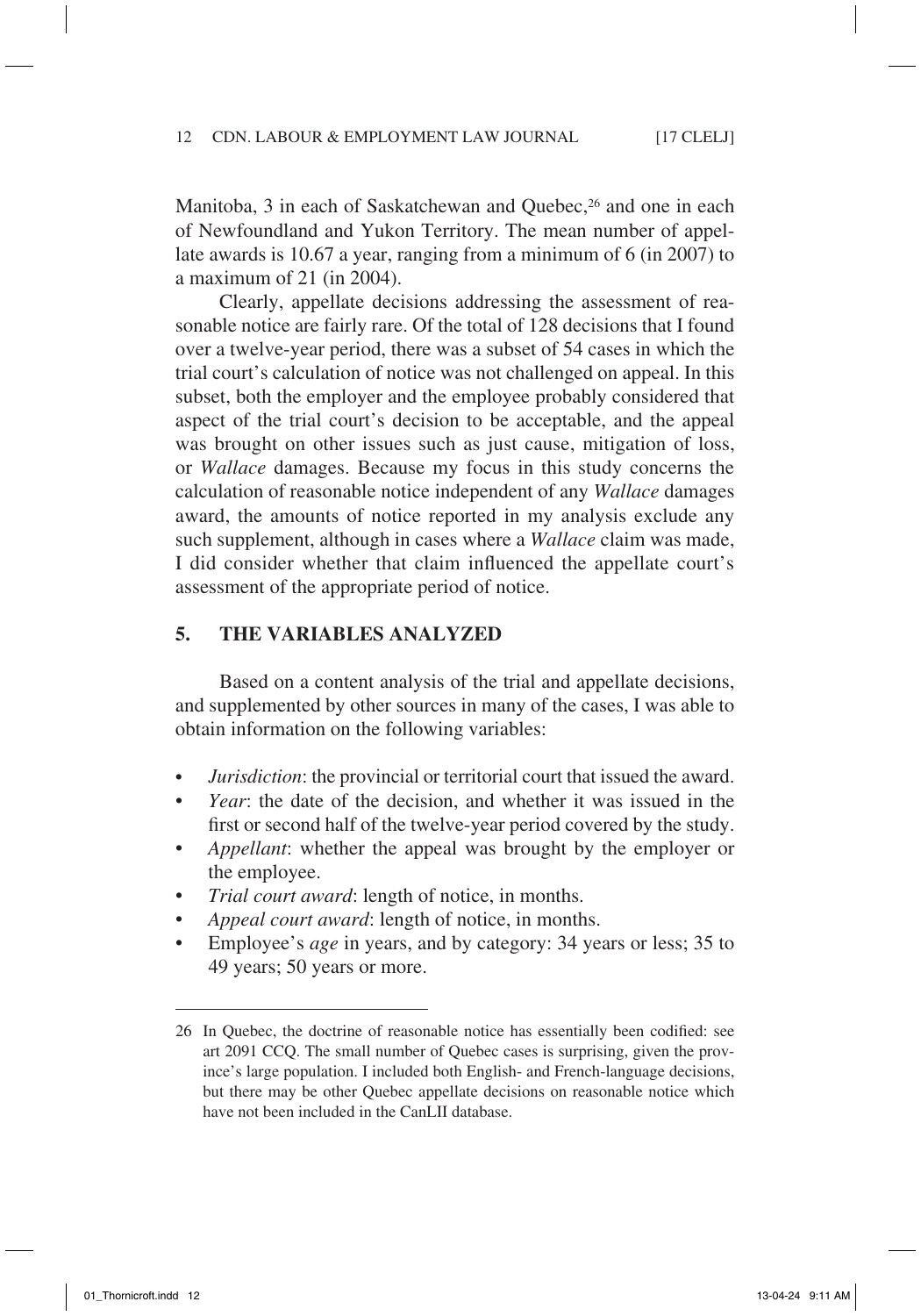- Employee's job *tenure* (or length of service) with the employer, in years and by category: short-term (less than 5 years); mediumterm (5 to 14 years); long-term (15 years or more).
- Employee's *salary*, in thousands of dollars (converted to 2011 dollars)<sup>27</sup> and by category:<sup>28</sup> lower earners (less than \$70,000);<sup>29</sup> medium earners (\$70,000 to \$124,000); and high earners  $($125,000$  or more).<sup>30</sup>
- Employee's *occupation* a series of dummy variables<sup>31</sup> reflecting five separate job classifications: clerical/labourer; technical/sales; professional (e.g., lawyers, engineers, accountants employed in their professional capacity); lower/middle management; senior management.
- Employee's *gender*, coded as a dummy variable: 1 = female; 0 = male.
- Employee's *work record*, coded as a dummy variable: 1 = poor record as identified in the court's reasons;  $0 =$  otherwise.
- Whether *Wallace damages were claimed*, coded as a dummy variable:  $1 = Wallace$  *damages claimed*;  $0 = \text{otherwise}$ . In addition, I coded a *Wallace win*  $(1 = yes; 0 = no)$  and the total amount of *Wallace damages obtained* (in months).

- 29 One might not characterize a person earning \$69,000 per annum as a "lower-wage" employee. However, 70 of the 128 employees in this study had annual salaries of \$70,000 or more. See Wage Gap, *supra* note 28.
- 30 Each employee's annual salary figure includes non-discretionary bonuses, but not the value of employment benefits. For employees who were primarily on contingent performance-based pay, the employee's total earnings in the year before dismissal were used.
- 31 A dichotomous, categorical or dummy variable is simply coded 1 or 0 to indicate the presence or absence of the specified condition, in contrast to continuous variables such as the reasonable notice award.

<sup>27</sup> Each employee's annual salary was converted to 2011 dollars in order to standardize the database. In the absence of standardization, the salary coefficients estimated by the regression equations would not be unbiased. The conversion used the Statistics Canada "Core CPI" measure as of June of each year (i.e. the mid-point of the year). See Bank of Canada, *Consumer Price Index, 2000 to Present*, online: <http://www.bankofcanada.ca>.

<sup>28</sup> According to recent Statistics Canada data, these thresholds represent the bottom 85%, the next 10%, and the top 5%, respectively, of all Canadian wage earners. See "Charting the wage gap between Canada's 99% and top 1%," *CBC News* (9 November 2011), online: <http://www.cbc.ca> [Wage Gap].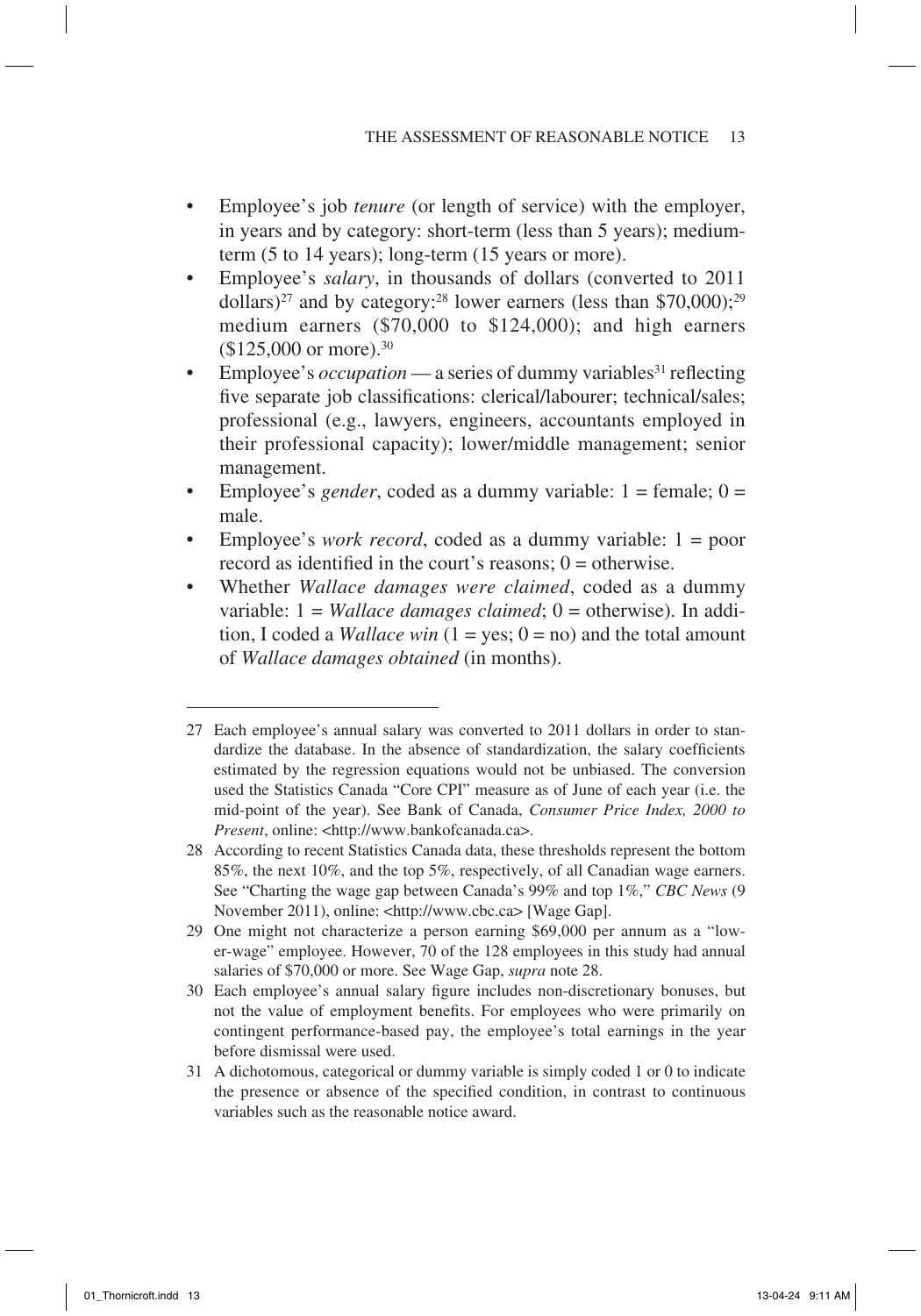The *Bardal* factors are captured in the variables of age, tenure, salary and occupation. The other variables capture the institutional and systemic factors referred to earlier in the paper.

In the following sections, I report the variable means (unweighted averages) and other descriptive statistics, as well as the results from a series of multiple linear regression equations $32$  that mathematically model the judicial assessment of reasonable notice.

## **6. Profile of the Claimants and the Awards They Received on Appeal**

Employers were significantly more likely to appeal a trial court decision (67.3% of the cases) than were employees (31.1%), although employees were generally more likely to succeed on appeal (see Table 5, below). The means, standard deviations<sup>33</sup> and ranges of reasonable notice awards, as well as the employees' mean age, tenure and salary (in 2011 dollars), are set out in Table 2. In general, the results indicate that wrongful dismissal claimants are generally older, well paid, and long-serving employees.

Most employees were male (79.7%). On average, male employees were older (47.3 years) and had longer tenure (13.9 years) than female employees (44.4 years of age, with a tenure of 9.3 years). These two factors are reflected in the male employees' higher average salary (\$146,254 versus \$77,458) and higher average notice awards (13.7 months versus 9.6 months).

Table 3 sets out the employees' mean reasonable notice award, salary in 2011 dollars, tenure and age by occupational category. Salary appears to be associated with occupational class — senior executives earned, on average, more than three times as much as any

<sup>32</sup> Multiple linear regression, using the Ordinary Least Squares method, is a system of mathematical modelling used to investigate the relationship between one continuous dependent variable (in this case, the reasonable notice award) and a set of independent variables (for example, age and tenure) in order to determine the separate impact of each independent variable on the dependent variable.

<sup>33</sup> The standard deviation measures the variability of the data relative to the mean. A low-value standard deviation indicates that the data are more tightly clustered around the mean. In a normal or "bell-curve" distribution, approximately 68% of the observations will lie within one standard deviation of the mean.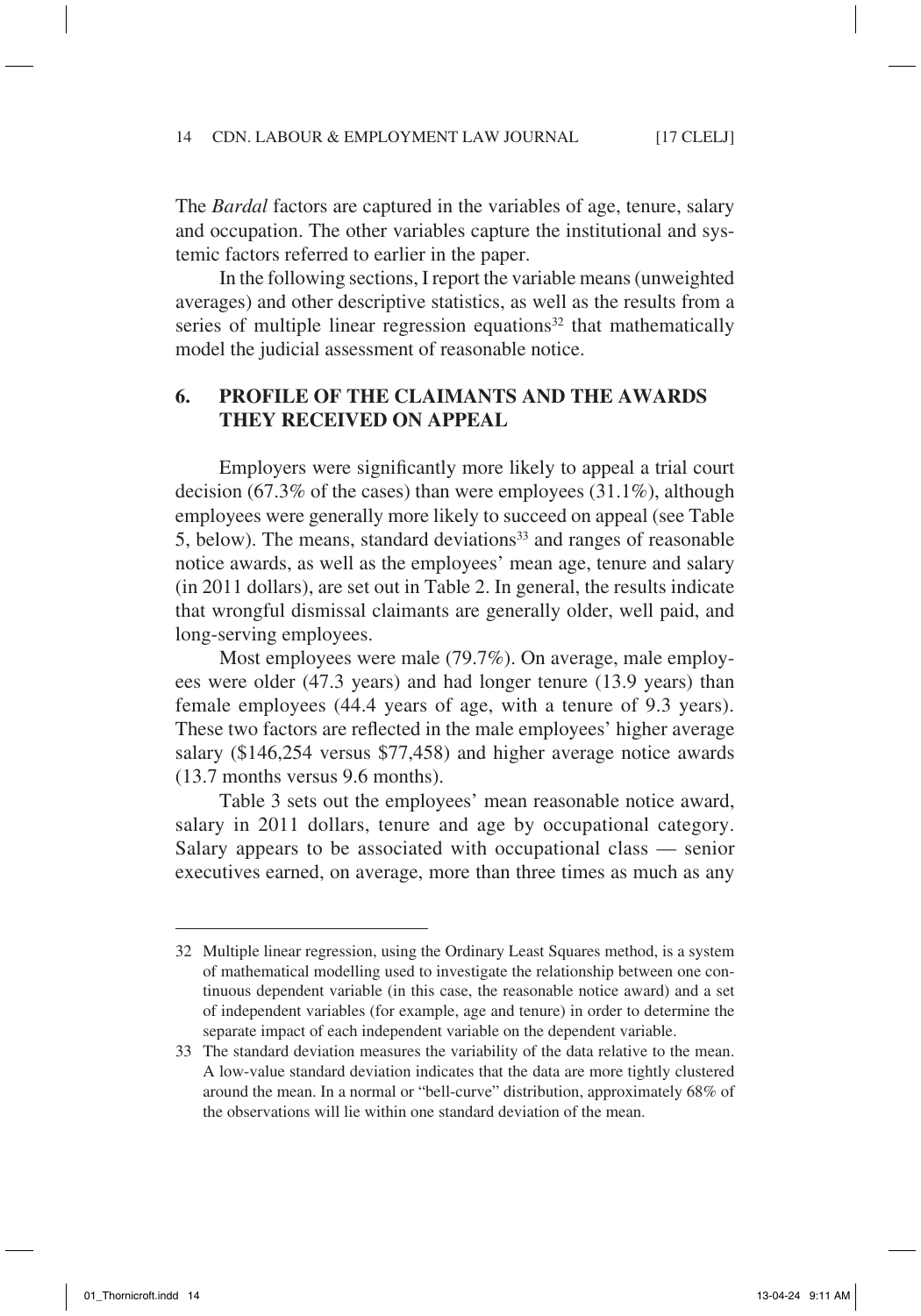|                              |             | Touce Awards Age, Tenure and Balary (2011 domais) |                               |
|------------------------------|-------------|---------------------------------------------------|-------------------------------|
| Variable                     | Mean        | <b>Standard Deviation</b>                         | Range                         |
| <b>Final Notice</b><br>Award | 12.9 months | 6.6 months                                        | $1$ week $-28$ months         |
| Employee's<br>Age            | 46.7 years  | 9.5 years                                         | $25 - 67$ years               |
| Employee's<br>Tenure         | 13.0 years  | $10.5$ years                                      | 1 week $-42$ years            |
| Employee's<br>Salary         | \$132,280   | \$180,473                                         | $$19,623 - $1.649$<br>million |
|                              |             |                                                   |                               |

**Table 2 Means, Standard Deviations and Ranges for Employees' Final Notice Award, Age, Tenure and Salary (2011 dollars)**

other occupational category, and nearly ten times as much as employees in the "clerical/labourer" occupational category. Although the mean notice award was virtually identical for the two "management" classes, this could be explained by the higher mean tenure for the "lower/middle management" category.

In addition to using the employees' age at trial in my analysis, I coded these ages into three categories: 34 years or less (14 employees), 35-49 years (58 employees), and 50 years or more (56

| $\cdots$<br><b>Age by Occupational Status</b> |              |           |               |            |  |
|-----------------------------------------------|--------------|-----------|---------------|------------|--|
| Occupational Class                            | Notice Award | Salary    | <b>Tenure</b> | Age        |  |
| Clerical/Labourer<br>$(n=16)$                 | 10.2 months  | \$37,543  | 13.1 years    | 45.4 years |  |
| Technical/Sales<br>$(n=41)$                   | 11.3 months  | \$112,066 | $12.0$ years  | 45.6 years |  |
| Professional $(n=9)$                          | 10.3 months  | \$105,148 | 9.2 years     | 48.4 years |  |
| Lower/Middle<br>Management $(n=46)$           | 15.0 months  | \$108,710 | 14.9 years    | 47.2 years |  |
| Senior Management<br>$(n=16)$                 | 15.0 months  | \$361,838 | $12.1$ years  | 48.2 years |  |

**Table 3 Mean Notice Award, Salary (2011 dollars), Tenure and**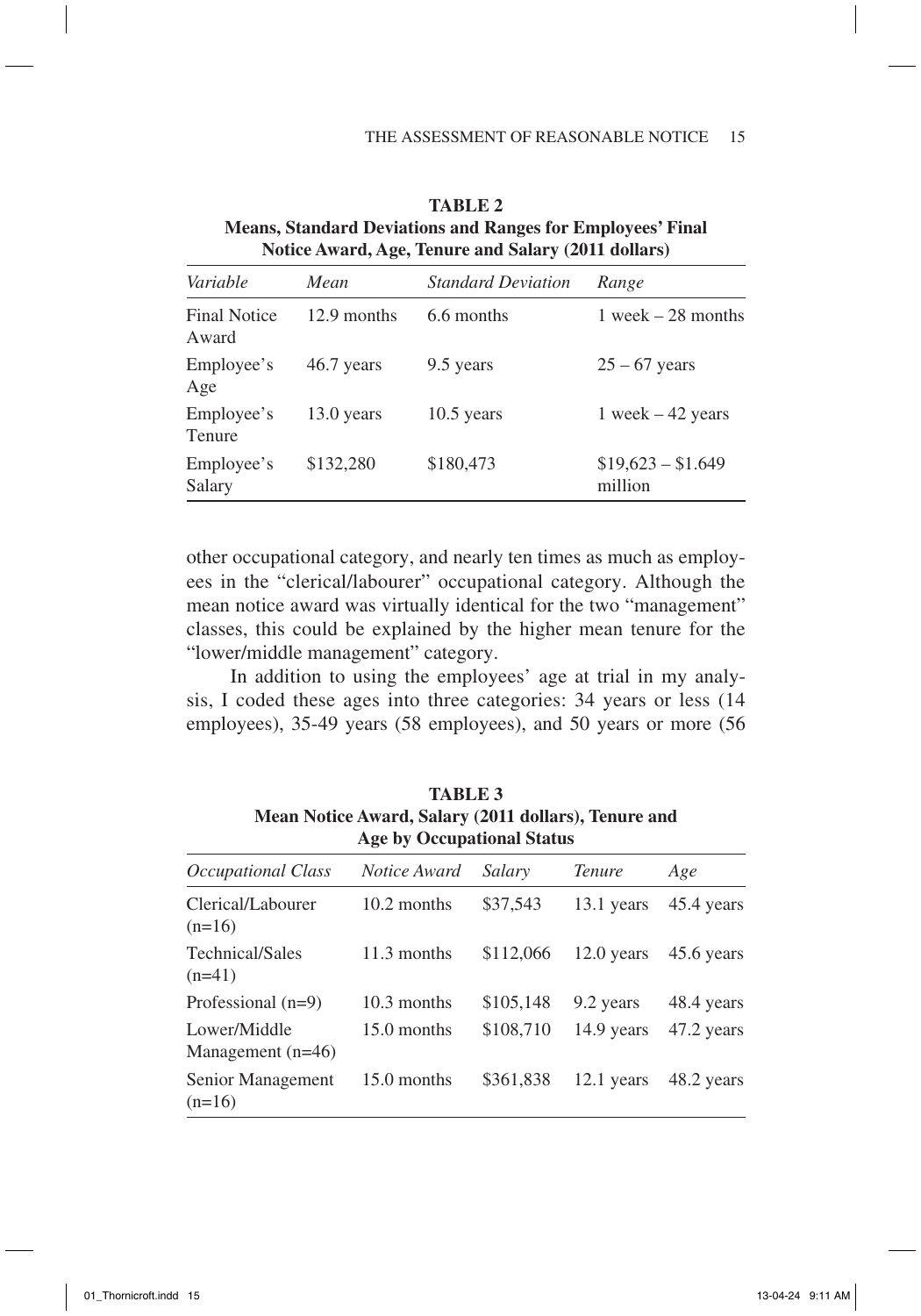|                             | <b>IVICALI INCASOILADIC POLICE AWAI US DY Age CAtegory</b> |                           |
|-----------------------------|------------------------------------------------------------|---------------------------|
| Age Category                | Mean Notice Award                                          | <b>Standard Deviation</b> |
| 34 years or less $(n = 14)$ | 6.5 months                                                 | 4.2 months                |
| $35 - 49$ years (n = 58)    | 11.2 months                                                | 5.7 months                |
| 50 years or more $(n = 56)$ | 16.3 months                                                | 6.1 months                |

**Table 4 Mean Reasonable Notice Awards by Age Category**

employees).<sup>34</sup> The fact that there are fewer younger employees in the database might reflect several factors. First, younger employees may be less willing to pursue wrongful dismissal litigation because of financial constraints or concerns about compromising their future employment prospects. Second, even if younger employees are equally likely to file wrongful dismissal claims, they may be less likely to pursue an appeal, or more likely to settle their claim before the appeal is heard and decided. Third, they may be better able to secure new employment, thereby effectively mitigating their losses.

I have set out the average reasonable notice awards for each of the three age categories in Table 4. The awards were higher for older employees: the average award for those over 50 was about 2.5 times greater than for those under 35, and nearly 46% higher than for those between 35 and 49. There appears to be about a five-month increase in the average notice award between each age category. These results may be partially explained by the impact of tenure, since older employees usually have longer service. The Pearson correlation coefficient<sup>35</sup> between age and tenure is positive  $(r = 0.561)$ , which suggests that while there is an association between those two factors, they each have a separate effect.

Another variable I examined was employee performance. Since I was only able to code an employee's poor work record if the court mentioned it, the effect may be underestimated. Nevertheless, 18.8% of employees were found to have a poor work record. The mean

<sup>34</sup> While age is undeniably an important factor in assessing reasonable notice, yearto-year age differences are likely much less significant than the particular "age category" into which an employee might be placed.

<sup>35</sup> The Pearson correlation coefficient, "r," measures the strength of the association between two variables. Its value can range from -1 (the two variables are perfectly, inversely correlated) to 1 (the variables are perfectly, positively correlated). A value of 0 indicates there is no relationship whatsoever between the two variables.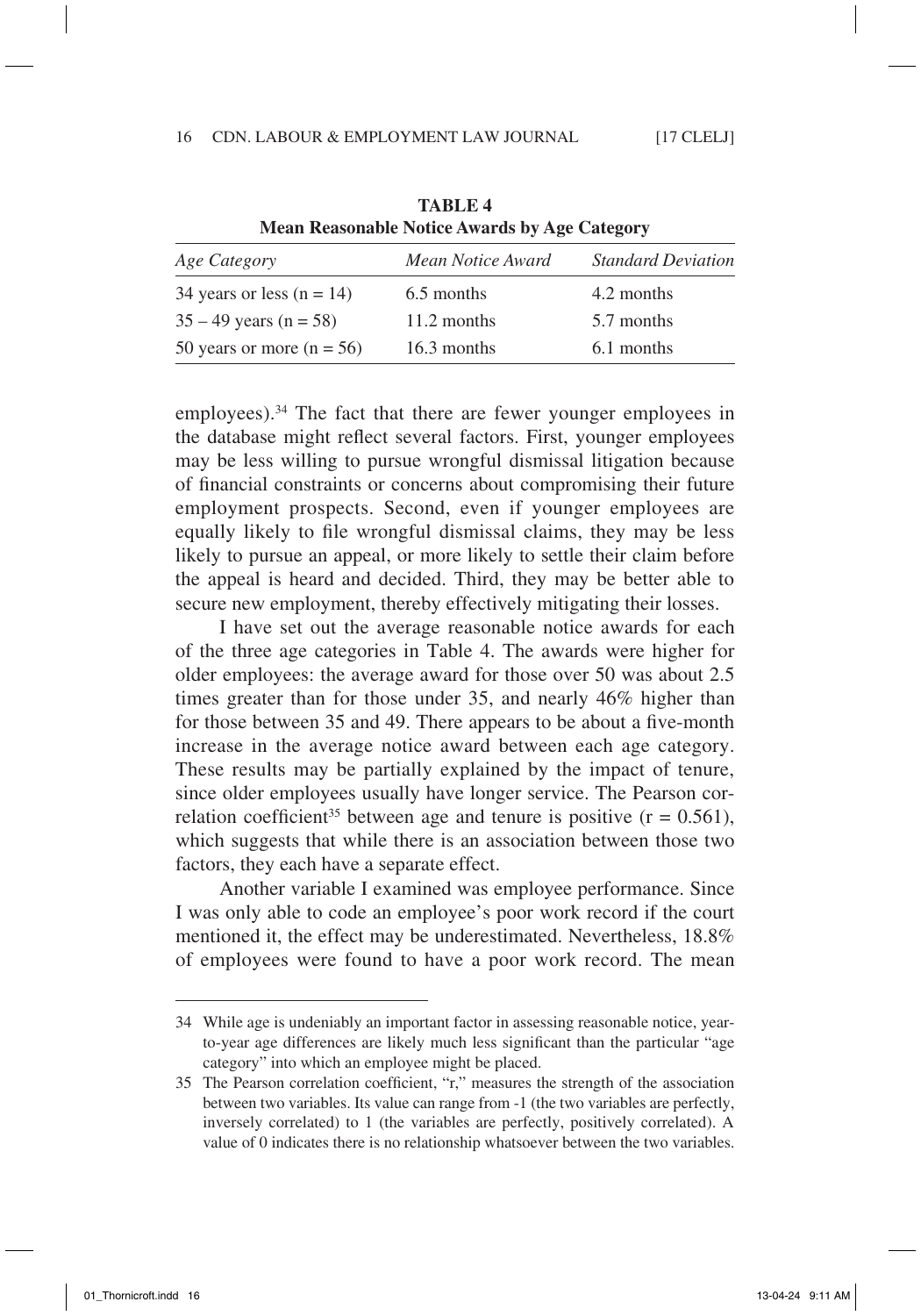notice award for this group was 9.9 months, compared to 13.6 months for other employees. Poor performers had a shorter mean tenure of 7.1 years, compared to 14.4 years for all others. This may explain the lower awards, as poor performers might have had their employment terminated sooner than if their work records had been good, and tenure itself is a significant predictor of higher notice awards.

Finally, I looked at whether *Wallace* damages were claimed, and the consequent impact of *Wallace* awards on notice determinations. A *Wallace* claim was advanced in 49.2% of the cases, with a 41.3% success rate. The average *Wallace* award was 4.5 months, although in two cases no notice extension was ordered, with the issue being addressed by way of a special costs order.

# **7. Findings and Analysis**

In this part, I examine whether appeals against trial judges' notice decisions are more often brought by employers or by employees, whether there appears to be an appellate intervention threshold, and if there is, whether it varies between employers and employees. I also consider the extent to which *Bardal* factors and other institutional and systemic factors affect the determination of reasonable notice.

The results of the appeals are summarized in Table 5. The success rate refers to the number and percentage of cases where the appeal court overturned the trial judge's notice award and substituted an award more favourable to the appellant. While employers were twice as likely as employees to appeal the trial judge's award, they had a lower success rate on appeal, although the difference was not statistically significant.36 The mean outcome of employer-initiated and employee-initiated appeals was very similar. In three of the

<sup>36</sup> I included a dummy variable reflecting whether the appellant was the employer or the employee in a separate set of equations that included the same variables reported in Table 6. The results show that an employer-initiated appeal was generally associated with a statistically significant *increase* in the notice award of about 1.7 to 1.9 months. The estimated coefficients and their associated standard errors for each of the four equations were:  $1.86$  (.69);  $1.93$  (.68);  $1.75$  (.68); and 1.76 (.68). An employer-initiated appeal does not cause an increase in the notice award in the same way that, say, the employee's longer tenure or older age causes a higher notice award, but the results suggest that when employers appeal trial decisions (presumably because they consider the award to be unreasonably high), appellate courts are inclined to let the awards stand.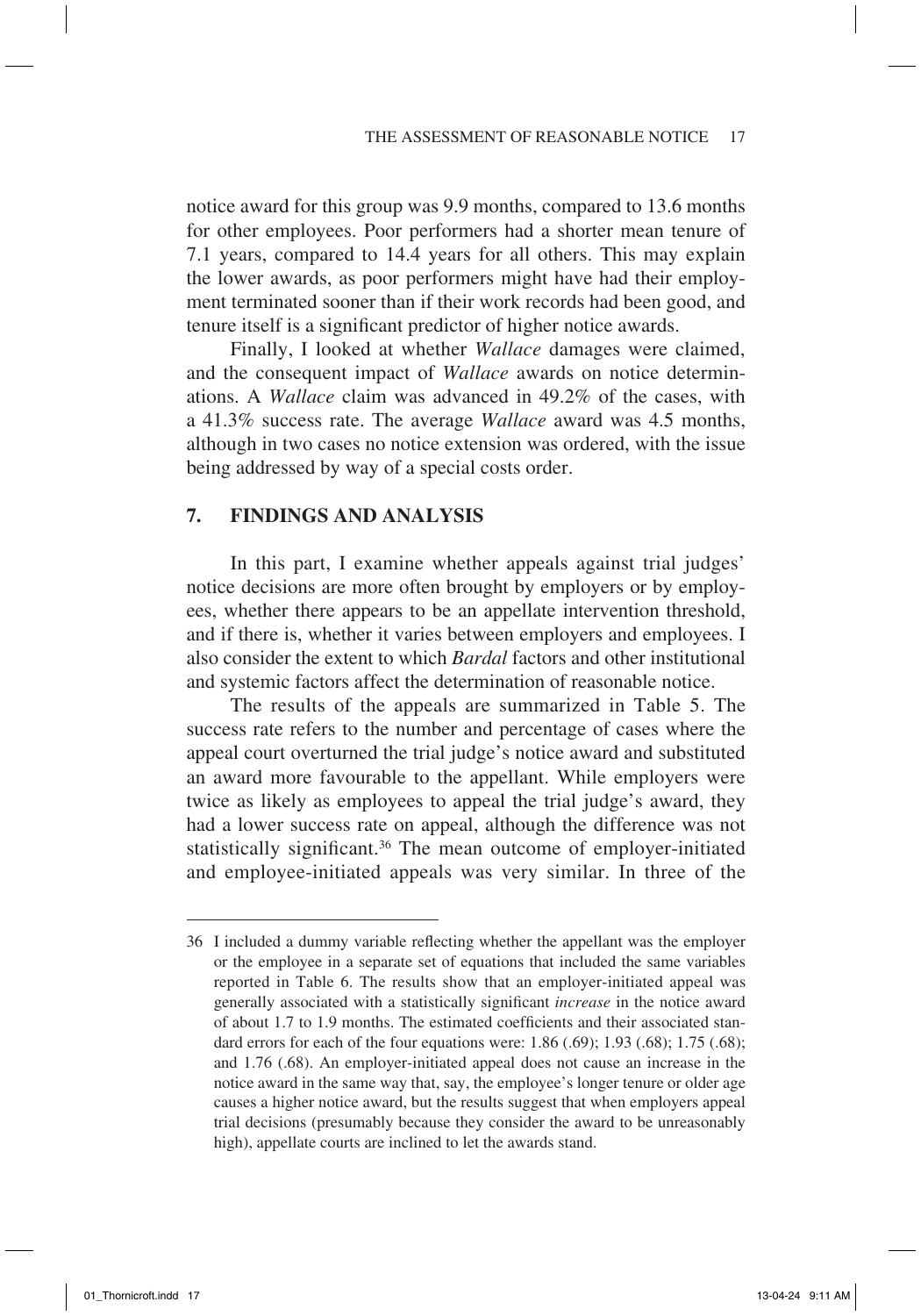|           |                              | "Reasonable Notice" Appeal Results |                     |
|-----------|------------------------------|------------------------------------|---------------------|
| Appellant | <i>No.</i> of Appeals $(\%)$ | <b>Success Rate</b>                | Mean Outcome        |
| Employer  | 51 (68.9%)                   | $12/51(23.5\%)$                    | 5.8 month reduction |
| Employee  | $23(31.1\%)$                 | $7/23(30.4\%)$                     | 6.1 month increase  |

**Table 5 "Reasonable Notice" Appeal Results**

successful employer appeals, the court reduced the trial judge's award simply because it exceeded the common law "rough upper limit" for reasonable notice (24 months).37

There were only seven successful employee-initiated appeals. One resulted in an increase of 16 months in the notice period  $-$  a result that can be characterized as an outlier.<sup>38</sup> Omitting that case causes the mean increase to fall to 4.5 months. The lowest reduction in the notice period resulting from a successful employer appeal was two months. In eight of the twelve successful employer appeals, the reduction was six months or more.

These results suggest that appellate courts require a higher error threshold in order to intervene in favour of employer appellants than employee appellants. In fact, if the one outlier is excluded, employee appellants had a 26.2% lower error threshold than employers in terms of the mean variance. It should also be noted that in 21 of the 39 unsuccessful employer appeals, the appeal court specifically observed that the trial judge's award was generous (at the upper end of an appropriate notice range, or otherwise higher than the court itself might have awarded at trial), but was nonetheless unwilling to set it aside. In only one employee appeal did the court uphold the trial court's notice award while noting that it was at the "bottom" end of a reasonable range.<sup>39</sup>

<sup>37</sup> *Coutts v Brian Jessel Autosports*, 2005 BCCA 24 at para 19, 40 CCEL (3d) 236; *Lowndes v Summit Ford Sales Ltd* (2006), 206 OAC 55 at para 11, 47 CCEL (3d) 198 (CA); *Aksich v Canadian Pacific Railway*, 2006 QCCA 931 at paras 89-90, 62 CCPB 187.

<sup>38</sup> *Noble v Principal Consultants Ltd (Trustee of)*, 2000 ABCA 133 at paras 27-28, 187 DLR (4th) 80 (the appeal court held that the trial judge erred in finding that the employee's notice entitlement should be reduced due to the employer's post-discharge bankruptcy).

<sup>39</sup> *Kieran v Ingram Micro*, 189 OAC 58 at para 40, 33 CCEL (3d) 157 (CA).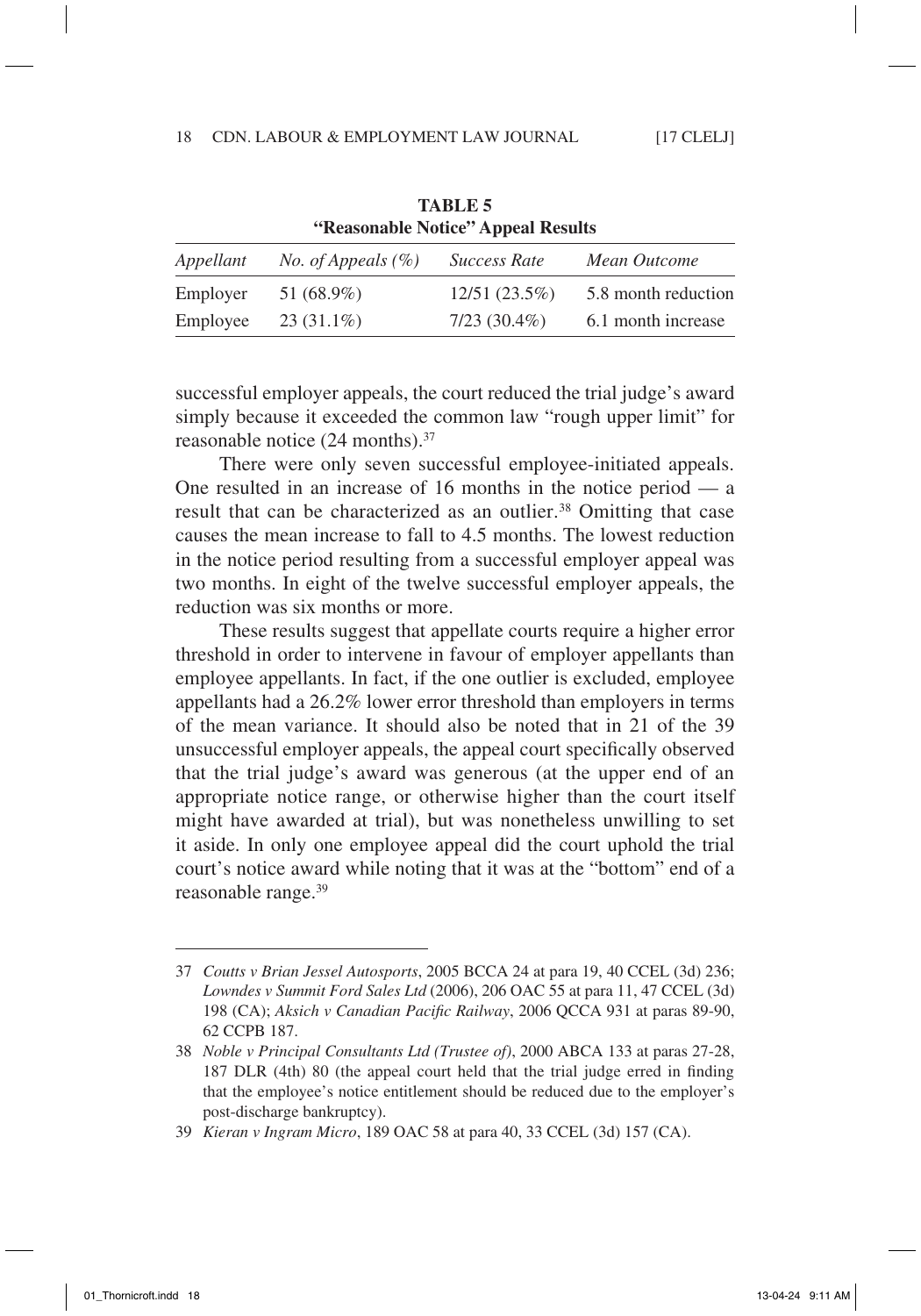In conclusion, employees appeared to fare better than employers in the appeal courts. One possible explanation may be that employees are more cost-sensitive or risk-averse, and so they appeal only if they are very confident that they will succeed. Another is that appellate courts may simply be more supportive of employees because of their general labour market vulnerability, which has frequently been noted by the Supreme Court of Canada.<sup>40</sup>

Several empirical studies have examined the extent to which the *Bardal* factors (as well as other factors) separately affect the judicial determination of reasonable notice (see Table 1), and those studies indicate that the *Bardal* factors are important, but not the only, predictors of trial judges' notice determinations. The *Bardal* factors include "the character of employment," "the length of service," the employee's age, "the availability of similar employment" and the employee's "experience, training and qualifications." The variables that I have included in this study directly measure the employee's age and service; the various occupational categories (five in number) represent a reasonable proxy for the "character of employment" as well as for the employee's qualifications. The employee's salary also relates to his or her "experience, training and qualifications," as well as to the nature of the job, although it is a somewhat crude proxy. I did not directly measure the "availability of similar employment," as this information was simply not recorded in the decisions. A rough proxy is the provincial unemployment rate. I did include that variable (by age category) in a series of equations, but it had no statistically significant predictive power. Presumably, in favourable labour markets, dismissed employees can more readily find other jobs and may feel less need to bring an action claiming wrongful dismissal.

As in previous studies, I use multiple regression to analyze the data. This statistical method allows one to measure the separate effect of two or more independent variables on a particular dependent variable. I calculated a series of regression equations using the final reasonable notice award as the dependent variable. The results reported here are based on a total of 128 reasonable notice awards issued or confirmed by Canadian appellate courts in the 12-year period from

<sup>40</sup> See e.g. *Slaight Communications v Davidson*, [1989] 1 SCR 1038 at para 99, 59 DLR (4th) 416; *Delisle v Canada (Deputy AG)*, [1999] 2 SCR 989 at paras 6 & 67, 176 DLR (4th) 513; *Wallace*, *supra* note 2 at para 95.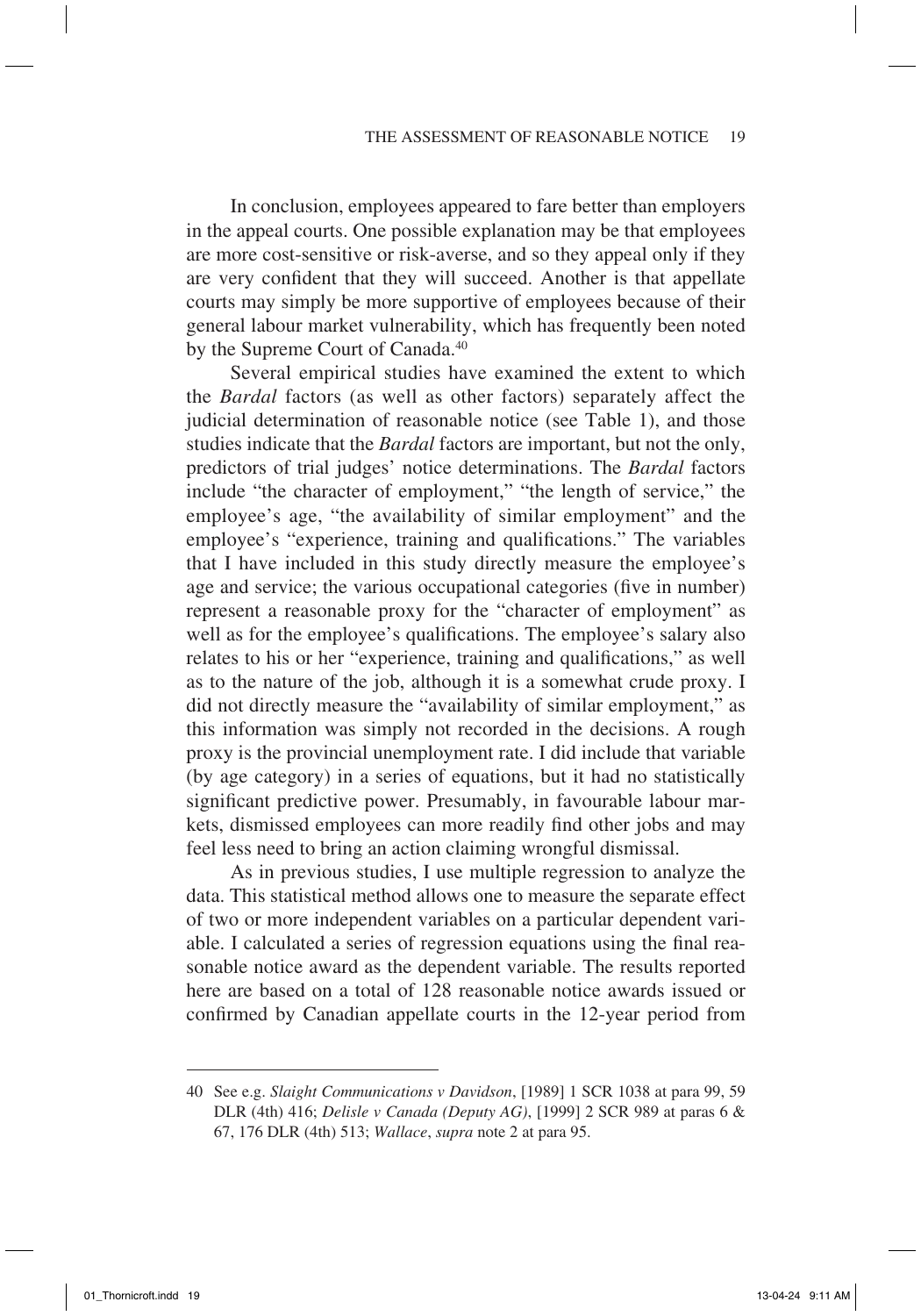2000 to 2011. Due to the nature of the database, sample selection bias and the missing data problem have been largely rectified.41 Of the numerous equations I calculated, I have reported the results for four of them in Table 6, below.

The first equation simply examines the separate impact of the *Bardal* factors on reasonable notice determinations. I estimated several equations (using, for example, salary versus salary categories, or absolute age versus age categories), but I have reported only the one equation that best fits the data. This equation accounts for slightly more than 73% of the variance in reasonable notice awards.42 The most important individual coefficients are those that are statistically significant based on a p-value of 0.10 or less.43 The results for Equation No. 1 show that age is not particularly relevant until the employee reaches the 50-year threshold; relative to all younger categories, employees over 50 recover an additional three months' notice. Tenure is also very important in predicting reasonable notice awards; relative to the mid-tenure category (5 to 14 years), younger employees were awarded about 3.1 months' less notice, and long-serving employees about 7.3 months' more notice. Consistent with previous studies, the employee's occupational status also appears to matter. The estimated coefficients for three of the occupational variables ("clerical/labourer" is the reference category) were statistically significant. Perhaps not surprisingly, employees in the "clerical/labourer" category were clearly disadvantaged relative to every other occupational category,

<sup>41</sup> Although this study is based on a nearly complete data set of appellate judgments issued in the period 2000 to 2011, it may be that trial decisions vary systematically from appellate decisions. Some trial decisions that might be "appealable" may not be appealed due to the amount involved or the transaction costs.

<sup>42</sup> The coefficient of determination  $(R^2)$  provides information regarding how well the estimated regression line fits the actual data. It can range from 0 (no fit whatsoever) to 1 (a perfect fit). The  $R^2$  values reported in Table 6 are very high relative to the range of values that are typical in social science research.

<sup>43</sup> The p-value is used in determining statistical significance. Lower p-values suggest greater statistical significance in the estimated correlation coefficients. Social scientists generally do not consider a coefficient with a p-value in excess of 0.10 to be statistically significant.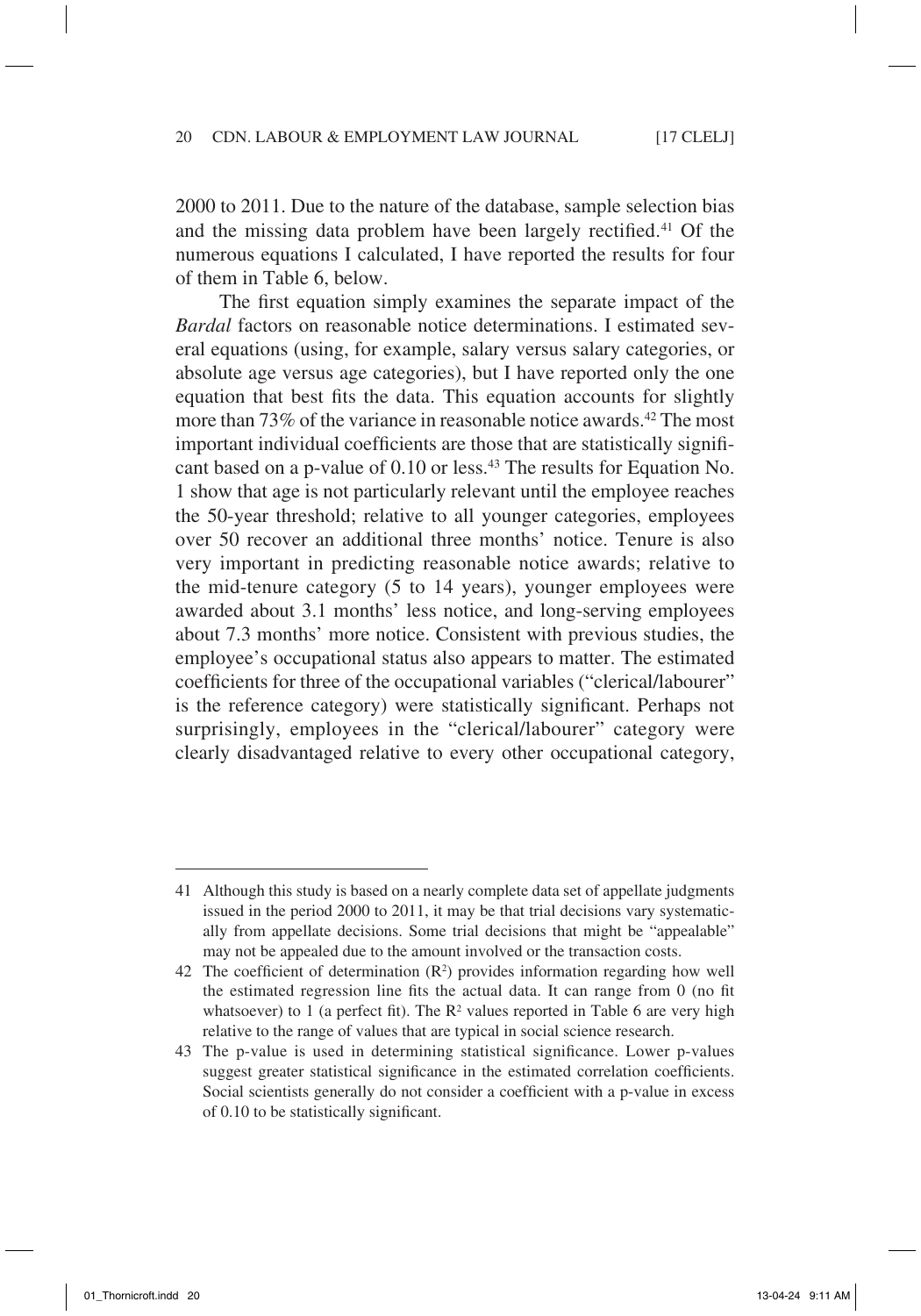receiving from 1.4 to 3.6 months' less notice.<sup>44</sup> The coefficient for salary (and salary may also be a proxy for occupational status<sup>45</sup>) is positive and on the cusp of statistical significance, with a p-value of 0.12. In separate equations using salary categories rather than simply salary (and not reported in Table 6), the two higher salary category variables showed consistently significant results, suggesting about a two-month notice premium for employees in those categories compared to employees in the lowest category  $(<$  \$70,000).<sup>46</sup>

On the basis of the coefficients estimated in Equation No. 1, a fifty-year old senior executive with 15 or more years' service and earning about \$200,000 per annum (in 2011) would be expected to

<sup>44</sup> The results of this study suggest that occupational status does matter, and that lower-level employees are at a disadvantage in the notice assessment process, although some courts oppose this. See *Di Tomaso v Crown Metal Packaging Canada LP*, 2011 ONCA 469, 337 DLR (4th) 679 (lower-level employees should not be disadvantaged simply by reason of their occupational status, as "the character of the appellant's employment . . . is today a factor of declining relative importance": at para 27); *Bramble v Medis Health and Pharmaceutical Services*, 175 DLR (4th) 385, 214 NBR (2d) 111 (CA) [*Medis Health*]. For an insightful debate on notice awards for clerical employees, see *Cronk*, *supra* note 1 at paras 17-28.

<sup>45</sup> The correlation between inflation-corrected salary and senior executive status is 0.48, but is less than 0.08 for all other occupational categories. The correlation between salary and tenure is 0.098 and, similarly, the correlations between tenure and the various occupational categories are quite low (the highest being 0.138 for tenure and lower/middle management). When independent variables are strongly correlated, a problem known as multicollinearity arises leading to difficulties in determining which of, say, two highly correlated variables is most important in terms of influencing the dependent variable.

<sup>46</sup> I also specified a series of equations using the natural logarithm of the employee's 2011 salary in place of the 2011 salary or the salary categories. Variables, such as income, are frequently converted to their natural logarithm because it reduces the effect of outliers. Upper-income earners often earn a proportionately greater share of total earned income, and thus salary distributions are typically exponential (just like a log function) rather than linear. Here, seven employees had salaries ranging from \$467,000 to over \$1.6 million, while the next highest salary was about \$388,000. In various equations specified with the natural log salary variable, this variable was consistently statistically significant, although including this variable did not materially affect the sign or the magnitude of the coefficients for any other variables. The estimated coefficient for the natural log of salary indicated that for each one percent increase in salary, the estimated notice award would increase by about 0.013 months.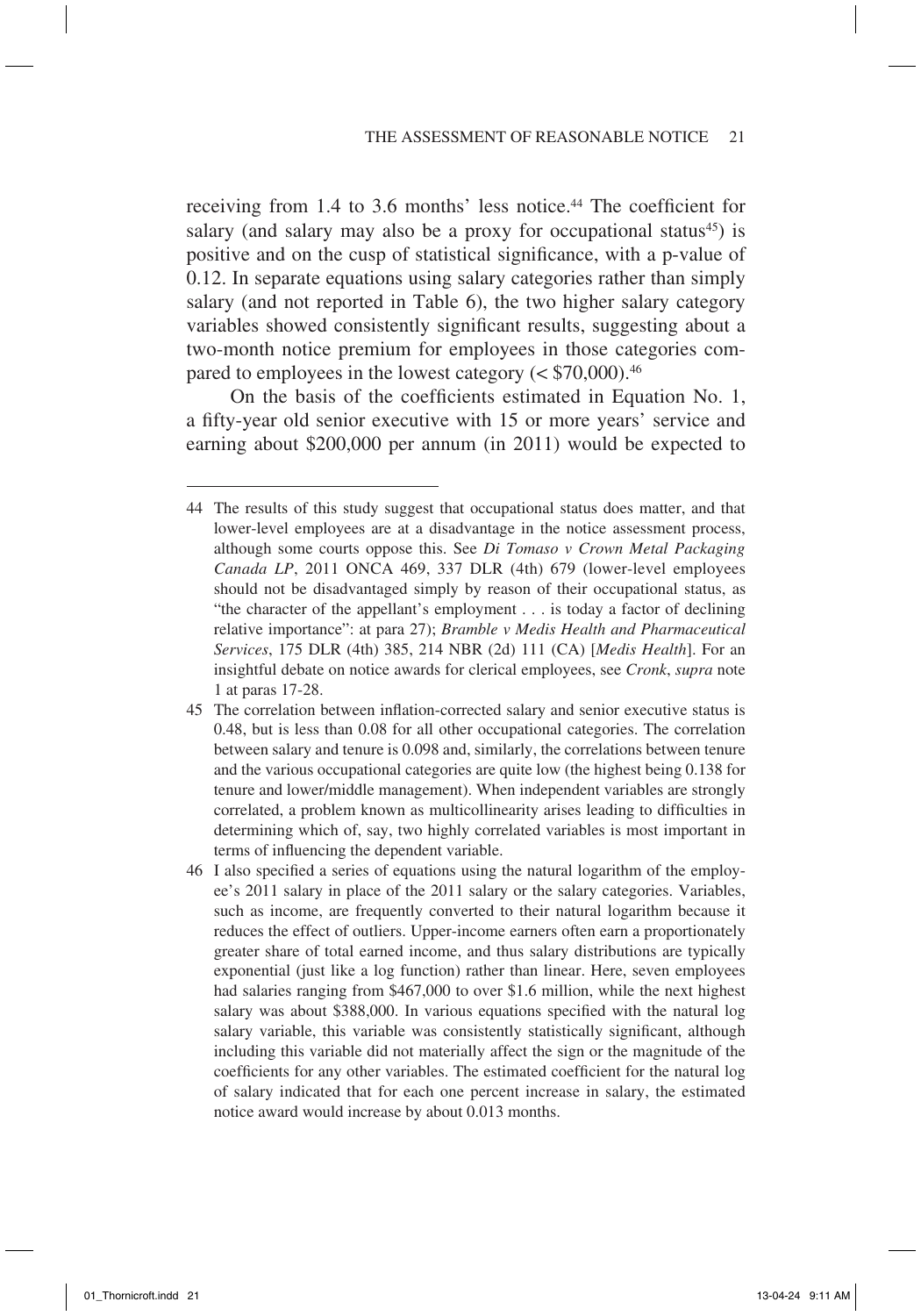receive a notice award of about 22.2 months. By contrast, a thirtyyear old salesperson with three years' service, and earning \$50,000 per annum, could expect a notice award of about 4.8 months.

I estimated a second set of equations using the same variables as in Equation No. 1 (again in their several configurations), together with two additional employee characteristics: poor work record and gender. Regardless of the specification, and in line with judicial pronouncements, the employee's poor work record was not a significant predictor, but gender was consistently found to be an important factor. The estimated coefficients for the best-fitting equation (including gender but not work record) are reported in Table 6 under Equation No. 2. This equation explained slightly more than 74% of the variance in the reasonable notice awards. It is important to note that based on this equation, and with everything else being equal (comparing male and female employees of the same age, tenure, salary, position, etc.), female employees suffered nearly a 1.6-month notice penalty — a penalty that is solely attributable to gender. This gender penalty increases to slightly more than 1.7 months when variables reflecting *Wallace* damages and year of decision are included (see Equation Nos. 3 and 4). If one accepts that women generally earn less than men for essentially the same work, a double disadvantage is at play: simply by reason of gender, women receive less notice than men, and the calculation of their severance pay will be based on a comparatively lower salary.<sup>47</sup>

In 1997 the Supreme Court of Canada issued its groundbreaking decision in *Wallace v. United Grain Growers*, referred to above, creating a new head of damages for employer bad faith or unfair dealing

<sup>47</sup> The mean salary for male employees was \$146,254. The average for female employees was considerably lower — \$77,458. Recent Statistics Canada data show that, while the female-male wage gap has narrowed, it still persists. Marie Drolet, "Why has the gender wage gap narrowed?" Perspectives on Labour and Income (Spring 2011), online: Statistics Canada <http://www.statcan.gc.ca>. A recent study involving 17 developed countries conducted for the U.S. Bureau of Labor Statistics also showed that gender-based wage inequality is still a problem, although the wage gap is narrowing as women's educational attainment increases. Paula England, Janet Gornick & Emily Fitzgibbons Shafer, "Women's employment, education, and the gender gap in 17 countries" (2012) 135 Monthly Lab Rev 3 at 9.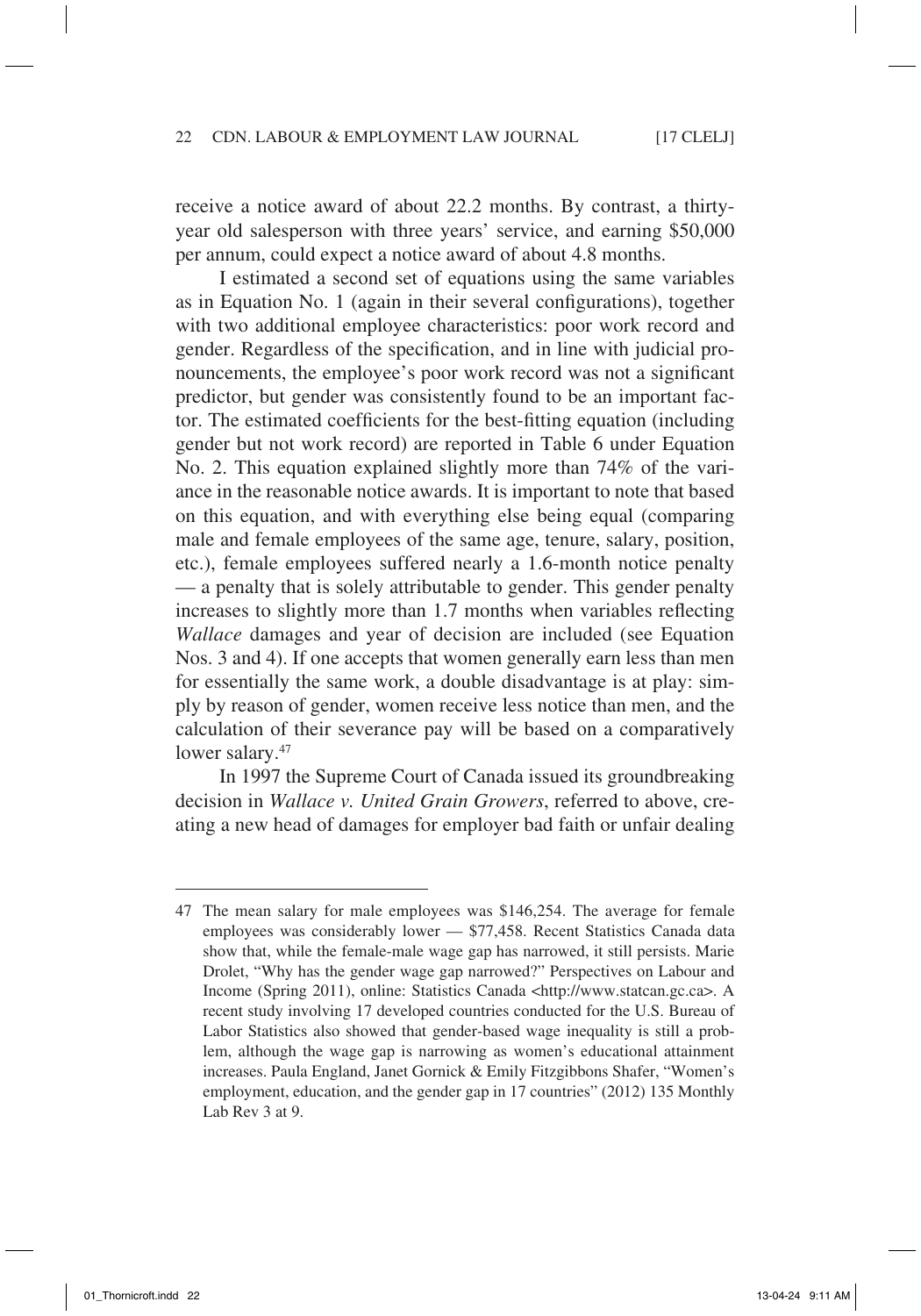in the course of dismissing an employee. The test for such damages remained as set out in *Wallace* until 2008, when the Supreme Court revisited the issue in *Honda v. Keays*. In its original form, therefore, *Wallace* was the law of the land during most of the period covered by this study. I estimated various equations with two principal questions in mind. First, did the mere fact that a *Wallace* claim was advanced affect the notice determination? The answer appears to be a clear "no." Second, did meritorious *Wallace* claims result in a form of double recovery for employees? Here, the answer appears to be "yes." Equation No. 3 includes all of the variables used in the first two equations plus a variable reflecting whether or not the court made a separate *Wallace* damages award. This equation produced a modest increase (relative to Equation Nos. 1 and 2) in the  $\mathbb{R}^2$  statistic to 0.75. It is important to note that under *Wallace*, the extension of the notice period is supposed to compensate the employee for the employer's misconduct. However, it appears that employees also recovered an extra 1.5 months' notice, entirely apart from the *Wallace* extension, in those cases where the employer's bad faith resulted in a *Wallace* extension.<sup>48</sup> One possible explanation (perhaps more accurately characterized as speculation) is that judges were reluctant to issue large *Wallace* extensions, and in essence buried part of what was actually a bad faith supplement within the base reasonable notice award.

Finally, I estimated a series of equations including variables designed to uncover any trend in notice awards over time and whether the awards systematically varied by jurisdiction. Several appellate judges have identified a general trend toward higher notice awards in recent decades, and have queried whether that trend can be justified.<sup>49</sup> Although some previous studies identified both "year of decision"

<sup>48</sup> It seems that this pattern has persisted even after the Supreme Court of Canada's decision in *Honda*, *supra* note 1. I re-estimated Equation Nos. 3 and 4 with an additional dummy variable reflecting whether the court's decision was issued after *Honda*. This variable was not statistically significant, and the coefficients for "*Wallace* damages awarded" did not materially change (1.44 and 1.54).

<sup>49</sup> *Supra* note 17. See also *Woodlock v Novacorp Int'l Consulting* (1990), 72 DLR (4th) 347, 48 BCLR (2d) 28, CarswellBC 166 at paras 13-14, 38 (available on WL Can) (CA); *Wiebe v Central Transport Refrigeration (Man) Ltd*, [1994] 6 WWR 305, 95 Man R (2d) 65 at 62 (CA).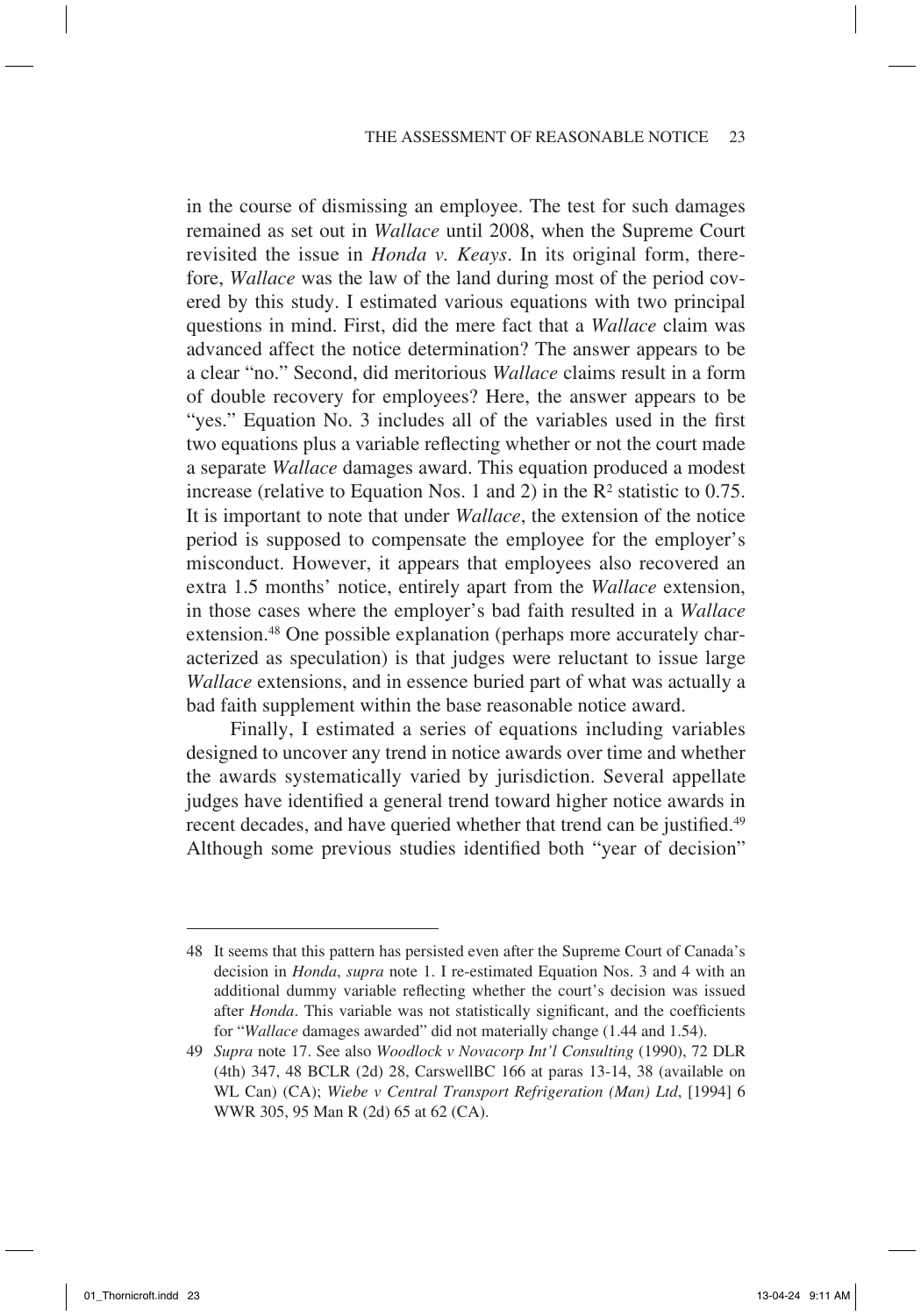and jurisdictional effects,<sup>50</sup> I did not uncover any evidence indicating that either effect was at play. I also tested whether there was a decline in average notice awards after *Honda* was decided in 2008. The regression results suggest that average awards declined by about half a month after that point, but these findings were not statistically significant. I also estimated several equations including one or more dummy variables for British Columbia, Alberta and Ontario versus (in each case) the rest of Canada, but found no statistically significant results in any of the equations.

As reported in Equation No. 4 in Table 6, decisions issued after 2005 were (on average, and controlling for other factors) about 0.7 of a month lower than decisions issued in the previous six-year period; however, the result was not statistically significant ( $p = 0.32$ ), so it cannot be confidently stated that a minor retrenchment in reasonable notice awards occurred during the last six years of the period studied. On the other hand, the trend toward higher notice awards, identified by judges and empirical researchers for the period from the 1960s to the 1980s, appears to have ended.<sup>51</sup> By 2011, we seem to have reached a "tipping point," with awards plateauing at a relatively firm ceiling of 24 months.

## **8. Conclusion: What Factors Drive Appellate Courts' Review of Reasonable Notice Awards?**

Compared to employees, employers were more likely to appeal a trial court's reasonable notice award, but less likely to succeed. Appellate courts were also more likely to grant modest notice increases to employees than to order modest decreases in favour of employers. It appears that employers had to more convincingly demonstrate that

<sup>50</sup> McShane, *supra* note 12 at 631-632; McShane & McPhillips, *supra* note 12 at 115; Wagar & Jourdain, *supra* note 12 at 62; Wagar, "Wrongful Dismissal," *supra* note 12 at 102; Wagar, "Determinants of Just Cause," *supra* note 12.

<sup>51</sup> The plaintiff in *Bardal*, *supra* note 2, was an older and well-paid senior executive, as well as a member of the employer's board of directors, when his employment was terminated. His notice entitlement was fixed at 12 months. Had Mr. Bardal been dismissed in 2011, and based on the results of this study, his likely notice award would have been slightly in excess of 22 months.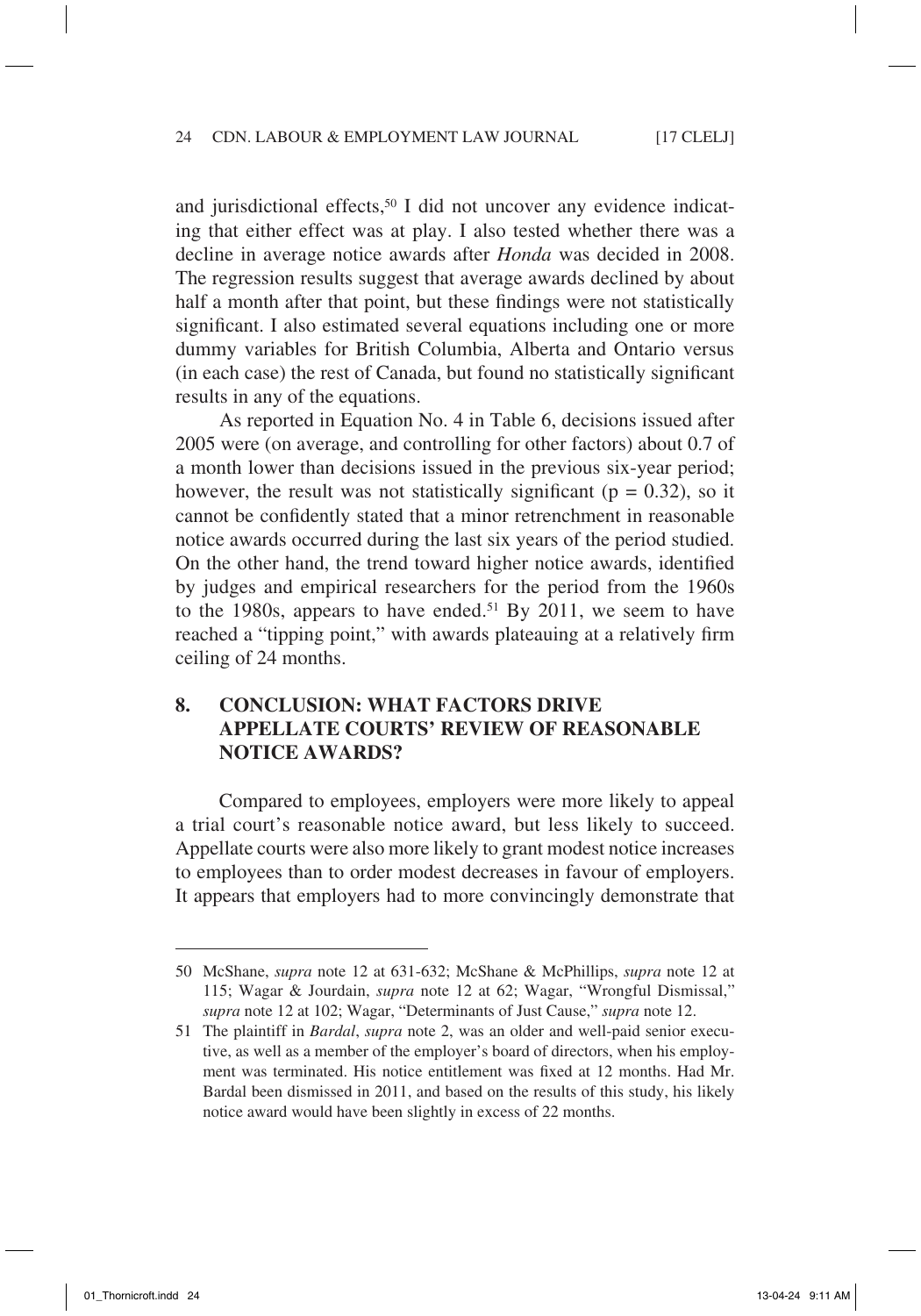| Variable                          | Equation<br>No.1 | Equation<br>No. 2      | Equation<br>No. 3      | Equation<br>No. 4      |
|-----------------------------------|------------------|------------------------|------------------------|------------------------|
| Intercept                         | $6.36(1.28)$ **  | $7.11(1.33)$ **        | $7.16(1.32)$ **        | $7.37(1.33)$ **        |
| Age (35-49 yrs.)                  | 0.56(1.10)       | 0.58(1.09)             | 0.38(1.08)             | .55(1.09)              |
| Age $(\geq 50$ yrs.)              | $3.15(1.17)$ **  | $3.25(1.16)$ **        | $3.20(1.15)$ **        | $3.42(1.17)$ **        |
| Tenure $(< 5$ yrs.)               | $-3.09(.86)$ **  | $-2.93(.85)$ **        | $-3.10(.85)$ **        | $-3.08(.85)$ **        |
| Tenure ( $\geq$ 15 yrs.)          | $7.29(.87)$ **   | $7.16(.86)$ **         | $7.06(.86)$ **         | $6.90(.87)$ **         |
| Salary (\$000;<br>2011 dollars)   | $0.003$ $(.002)$ | $0.003$ $(.002)$       | $0.003$ $(.002)$       | $.004(.002)^{\dagger}$ |
| Occupation<br>(tech/sales)        | $2.05(1.07)^{*}$ | 1.56(1.09)             | 1.35(1.08)             | 1.26(1.09)             |
| Occupation<br>(professional)      | 1.41(1.50)       | 0.75(1.52)             | 0.72(1.51)             | .60(1.51)              |
| Occupation (low/<br>mid mgmt.)    | $3.62(1.08)$ **  | $3.14(1.10)$ **        | $3.04(1.09)$ **        | $2.96(1.09)$ **        |
| Occupation<br>(sr. mgmt.)         | $3.36(1.42)$ *   | $2.75(1.44)$ *         | $2.44(1.44)^{\dagger}$ | 2.13(1.47)             |
| Female<br>Employee                |                  | $-1.56(.82)^{\dagger}$ | $-1.71(.82)$ **        | $-1.74$ $(.82)*$       |
| <b>Wallace Damages</b><br>Awarded |                  |                        | $1.49(.78)$ *          | $1.59(.79)$ *          |
| Decision Issued<br>after 2005     |                  |                        |                        | $-0.66$ $(.66)$        |
| $R^2$                             | .73              | .74                    | .75                    | .75                    |
| $R^2$ Adjusted                    | .71              | .72                    | .72                    | .72                    |
| F-ratio                           | 35.82**          | 33.29**                | 31.28**                | 28.75**                |

**Table 6 Multiple Regression Results for Reasonable Notice Determinations**

\*\*p < .01; \*p < .05;  $\uparrow$  p < .10; N = 128; standard errors in brackets. The reference categories are: Age ( $\leq$  34 years), Tenure (5-14 years) and Occupation (clerical/ labourer).

the trial judge erred before appellate courts would intervene in their favour. This may mean that employee appellants had stronger cases, or it may reflect a subtle judicial bias in their favour.

The *Bardal* factors are powerful predictors of reasonable notice outcomes, and the results of this study show that they continue to drive reasonable notice assessments. However, not all of those factors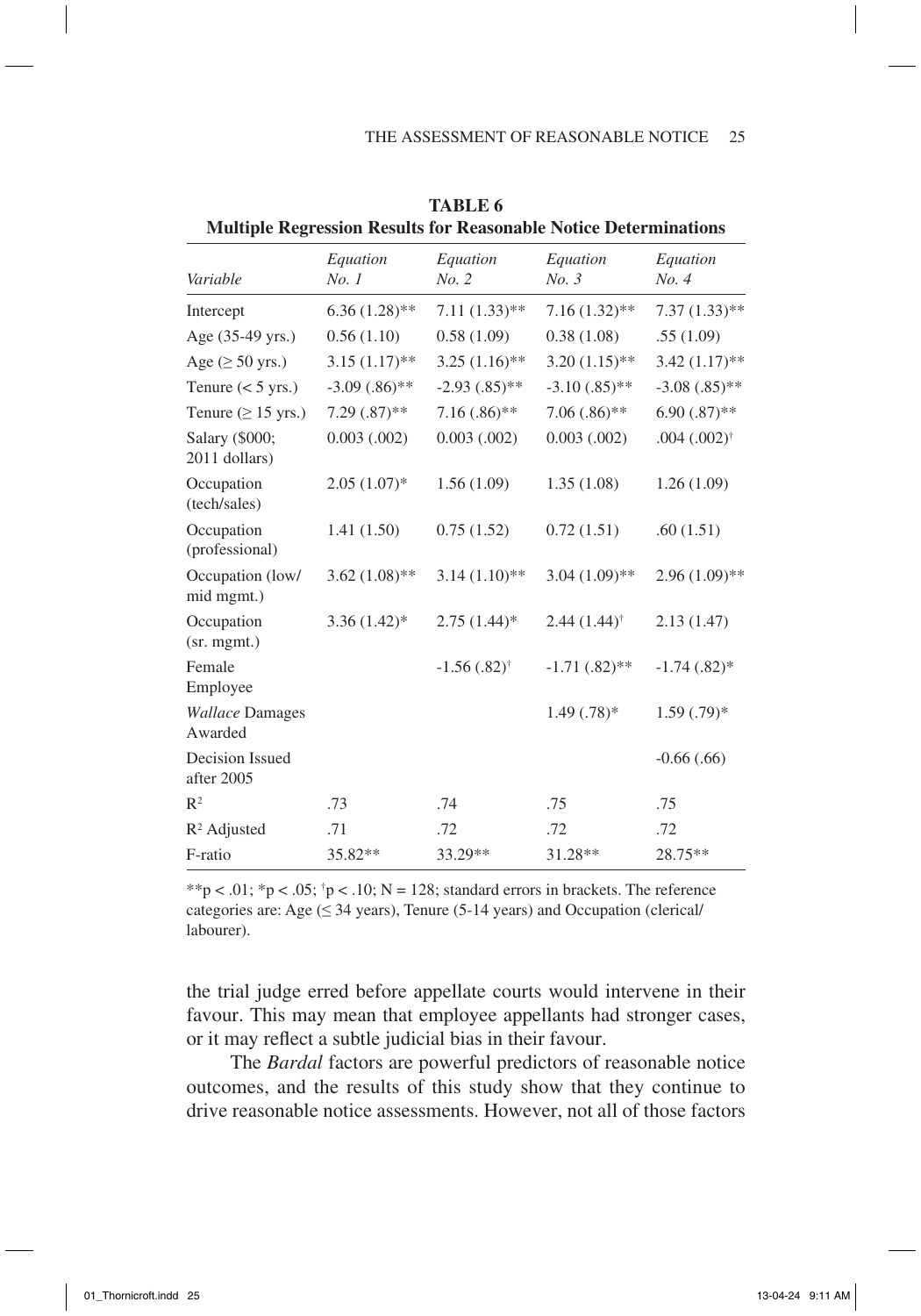are equally influential. Most important among them are tenure and age, especially for employees who are over 50 or who worked for the employer for at least 15 years. Occupational status and salary level are also important factors. Age and tenure are correlated  $(r = 0.561)$ but the correlation is not so high as to suggest that they are essentially a single factor. The positive correlations between age and tenure  $(r =$ 0.561), age and salary ( $r = 0.149$ ), and salary and tenure ( $r = 0.113$ ) suggest that these three factors co-vary but are independent considerations in the judicial determination of reasonable notice.

It is not surprising that age and tenure are significant predictors of the amount of notice that the appellate courts will award. Tenure is typically the only factor that is taken into account by Canadian employment standards legislation in fixing statutory minimum notice requirements; the number of employees being terminated also comes into play in the event of a "group termination," usually triggered at 50 or more employees. The courts have also frequently suggested that long-serving employees have a "moral claim" to a longer notice period.52 In addition, long-serving employees are typically older and might face additional barriers in re-entering the labour market, for example, hiring younger workers may allow employers to amortize recruitment and training costs over a longer period.<sup>53</sup> Tenure was also the only factor taken into account under the old rule of thumb that judges should award one month's notice for each year of service.<sup>54</sup> Even though that rule has been formally rejected, I found a strong correlation between notice awards and tenure. The Pearson correlation coefficient between the final notice award and tenure was 0.816

<sup>52</sup> See e.g. *Medis Health*, *supra* note 44 at paras 57, 62; *Starks v Corner Brook Garage Ltd* (2002), 220 Nfld & PEIR 332 at para 43, 21 CCEL (3d) 75 (Nfld SC (TD)); *Lewis v PMC-Sierra Ltd*, 2007 BCSC 1611 at para 26.

<sup>53</sup> *Bishop v Carleton Co-operative Ltd* (1996), 176 NBR (2d) 206, 21 CCEL (2d) 1(CA) ("the employee with long service has fewer years left to retrain, fewer years to offer to a new employer, while he will require more from the new employer than a younger employee with the same skills. His re-employment prospects are therefore fewer": at para 10). Age discrimination may also be a factor: Robert Hiltz, "Canadians believe employers discriminate against older applicants: poll" (23 July 2012), online: http://www.canada.com/Canadians+believe+ employers+discriminate+against+older+applicants+poll/6975266/story.html.

<sup>54</sup> *Supra* note 2 and accompanying text.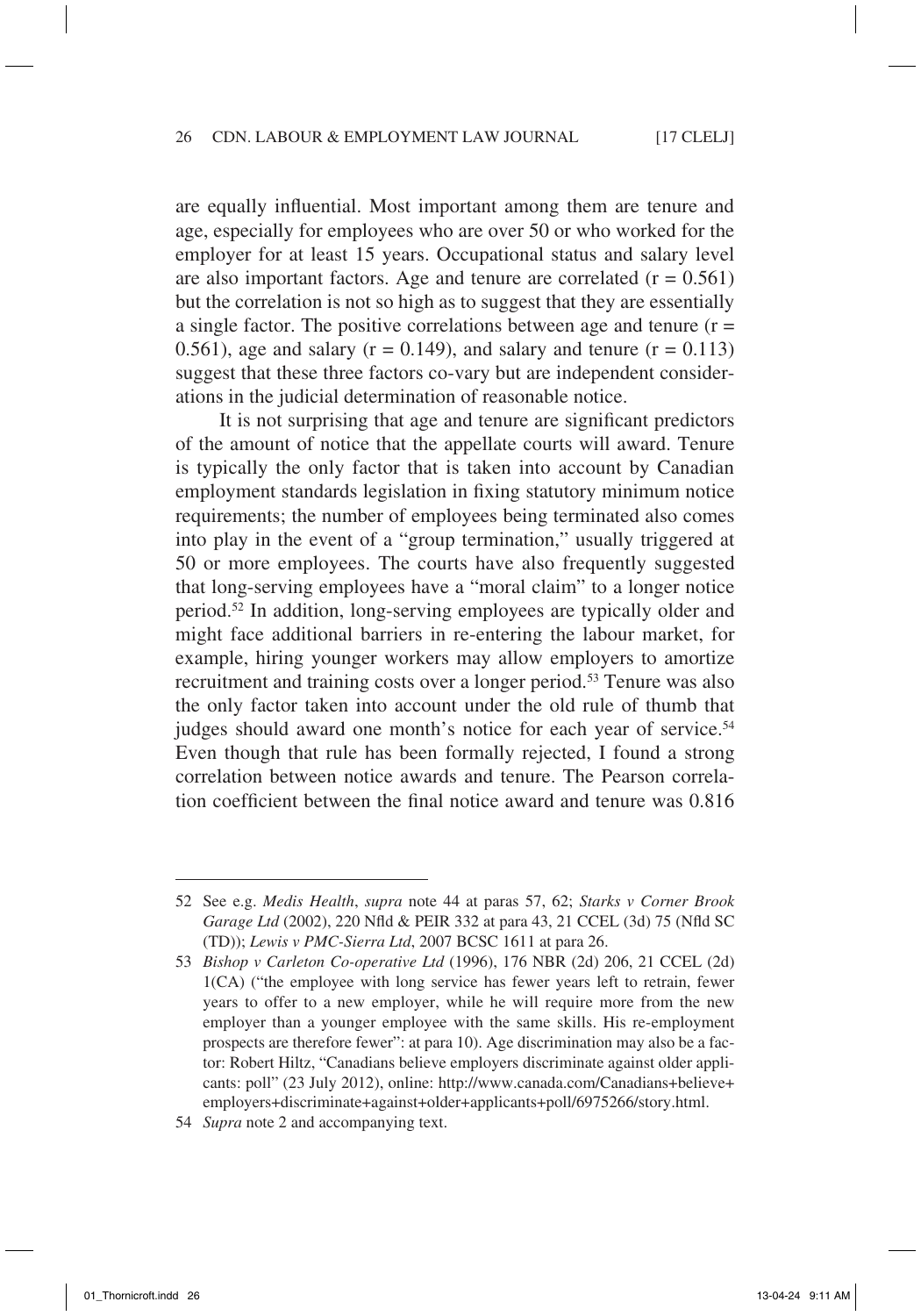(recall that 1 equals a perfect correlation) — a figure which suggests the rule of thumb is far from being dead and buried.55

The Supreme Court of Canada has also acknowledged the labour market difficulties faced by older workers. In *Law v. Canada (Minister of Employment and Immigration),* the Court said that "the increasing difficulty with which one can find and maintain employment as one grows older is a matter of which a court may appropriately take judicial notice."56 In *McKinney v. University of Guelph*, La Forest J., for a majority of the Court, stated that "[b]arring specific skills, it is generally known that persons over 45 have more difficulty finding work than others."57 Judicial sympathy for the labour market difficulties faced by older workers<sup>58</sup> is reflected in my finding that employees who were 50 or older at the time of dismissal recovered three extra months of notice solely because of their age. Empirical evidence from the United States, which may be generalizable to Canada, suggests that older workers do face discrimination in hiring.<sup>59</sup> After involuntary job loss, older workers "return to work at lower rates, are less successful at returning to the earnings levels achieved before they lost their jobs, and are less likely to have sustained employment after returning to work" than younger employees.<sup>60</sup>

<sup>55</sup> See *supra* note 35.

<sup>56</sup> [1999] 1 SCR 497 at para 101, 170 DLR (4th) 1.

<sup>57</sup> [1990] 3 SCR 229 at para 92, 76 DLR (4th) 545.

<sup>58</sup> 2001 BCCA 388 at paras 17-18, 89 BCLR (3d) 14.

<sup>59</sup> See generally Joanna N Lahey, "Age Discrimination and Hiring: Evidence from a Labor Market Experiment" in Randall W Eberts & Richard A Hobbie, eds, *Older and Out of Work: Jobs and Social Insurance for a Changing Economy* (Kalamazoo, Mich: W E Upjohn Institute for Employment Research, 2008) 45. The Canadian federal government, undoubtedly in recognition of the labour market challenges faced by workers aged 55 years and older, created the Targeted Initiative for Older Workers, a program that provides re-employment assistance and skills retraining for older workers: Human Resources and Skills Development Canada, *Targeted Initiative for Older Workers*, online: <http://www.hrsdc.gc.ca>.

<sup>60</sup> Christopher J O'Leary & Randall W Eberts, "Reemployment and Earnings Recovery among Older Unemployment Insurance Claimants" in Randall W Eberts & Richard A Hobbie, eds, *Older and Out of Work: Jobs and Social Insurance for a Changing Economy* (Kalamazoo, Mich: W E Upjohn Institute for Employment Research, 2008) 59 at 80. For more information on the challenges faced by older workers, see Sewin Chan & Ann H Stevens, "Job Loss and Employment Patterns of Older Workers" (2001) 19:2 Journal of Labor Economics 484 at 485.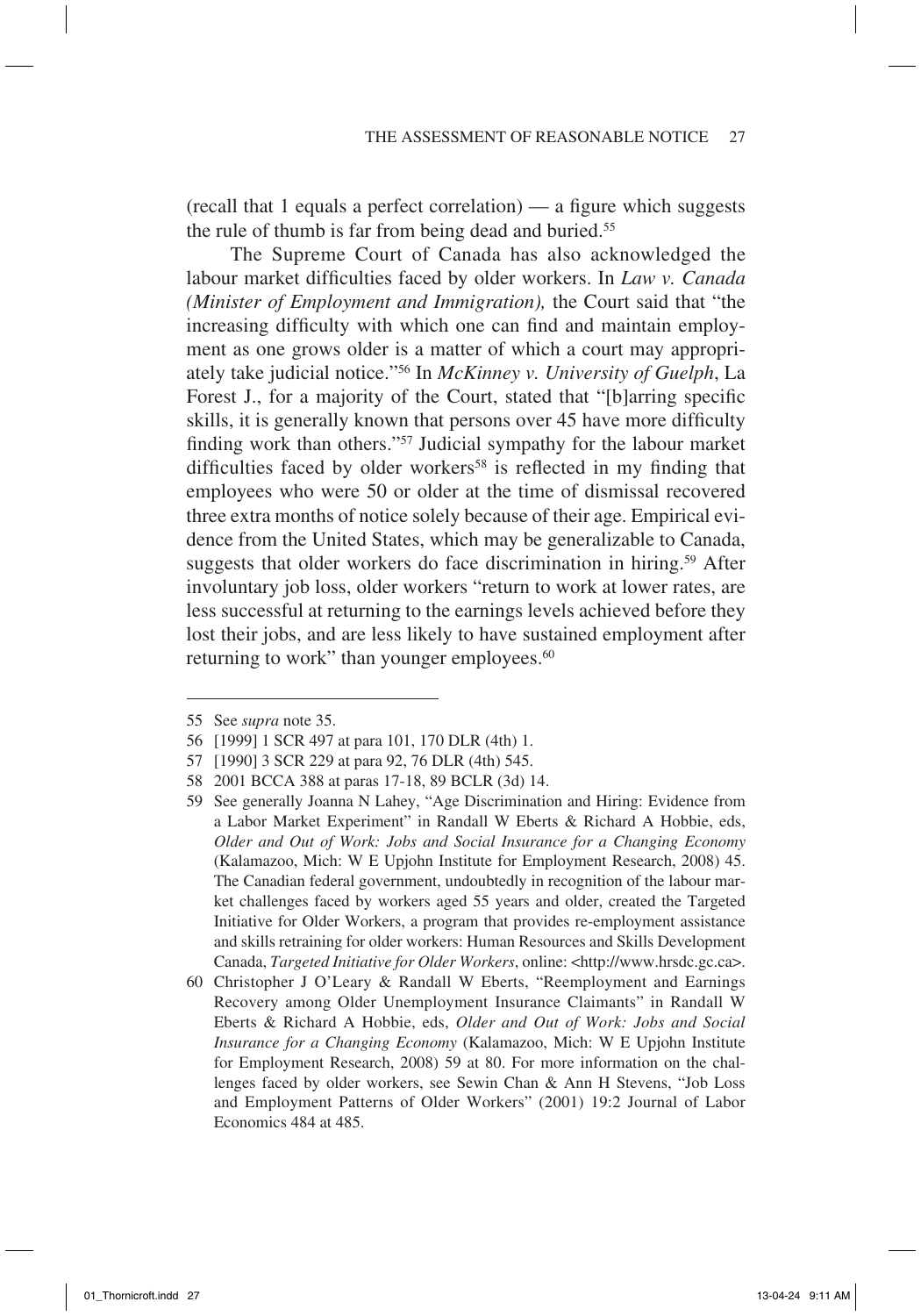An employee's occupational status is the next most influential factor in the determination of notice awards, with managers being awarded greater notice than employees in the "technical/sales" and "clerical/labourer" categories. Senior managers seemingly do not recover more notice than middle- and lower-level managers simply by reason of their status. Rather, the main factors affecting senior managers' notice awards are age and tenure; those who were awarded 18 months' or more notice were at least in their mid-forties, and most of them had worked for their employer for at least 17 years. Additionally, those employees who obtained awards of at least 18 months were 53.7 years old on average, and their mean tenure was 24.1 years. Employees in the "professional" classification fared worse than those in any other category except the "clerical/labourer" group. Perhaps this reflects the assumptions that professionals will have an easier time finding new jobs and are likelier than other employees to successfully pursue self-employment.

Poor work record (at least insofar as it was identified in the judgments) did not appear to have any impact on reasonable notice awards. This is consistent with the accepted judicial view that an employee's work record is not relevant when assessing reasonable notice.61 However, a finding of employer misconduct (indicated by a successful *Wallace* damages claim) doubly benefitted employees, as they received both *Wallace* damages and more notice. This "hidden" *Wallace* factor may prove to be more significant in the years ahead if, as many suggest, *Honda v. Keays* will result in fewer and smaller *Wallace* awards. It remains to be seen whether judges will be inclined to set relatively longer notice periods in cases where lumpsum *Wallace* damages are also awarded, or where there is evidence of employer misconduct but not of actual injury to the employee from such misconduct.

Several studies have examined whether there is any gender effect in the assessment of reasonable notice. To date, gender has not proven to be a statistically significant factor, even though those studies found a negative correlation between female gender and size of the award.62 It is not surprising that gender had little predictive value

<sup>61</sup> See *Ansari*, *supra* note 15 at para 17.

<sup>62</sup> See text accompanying *supra* note 14.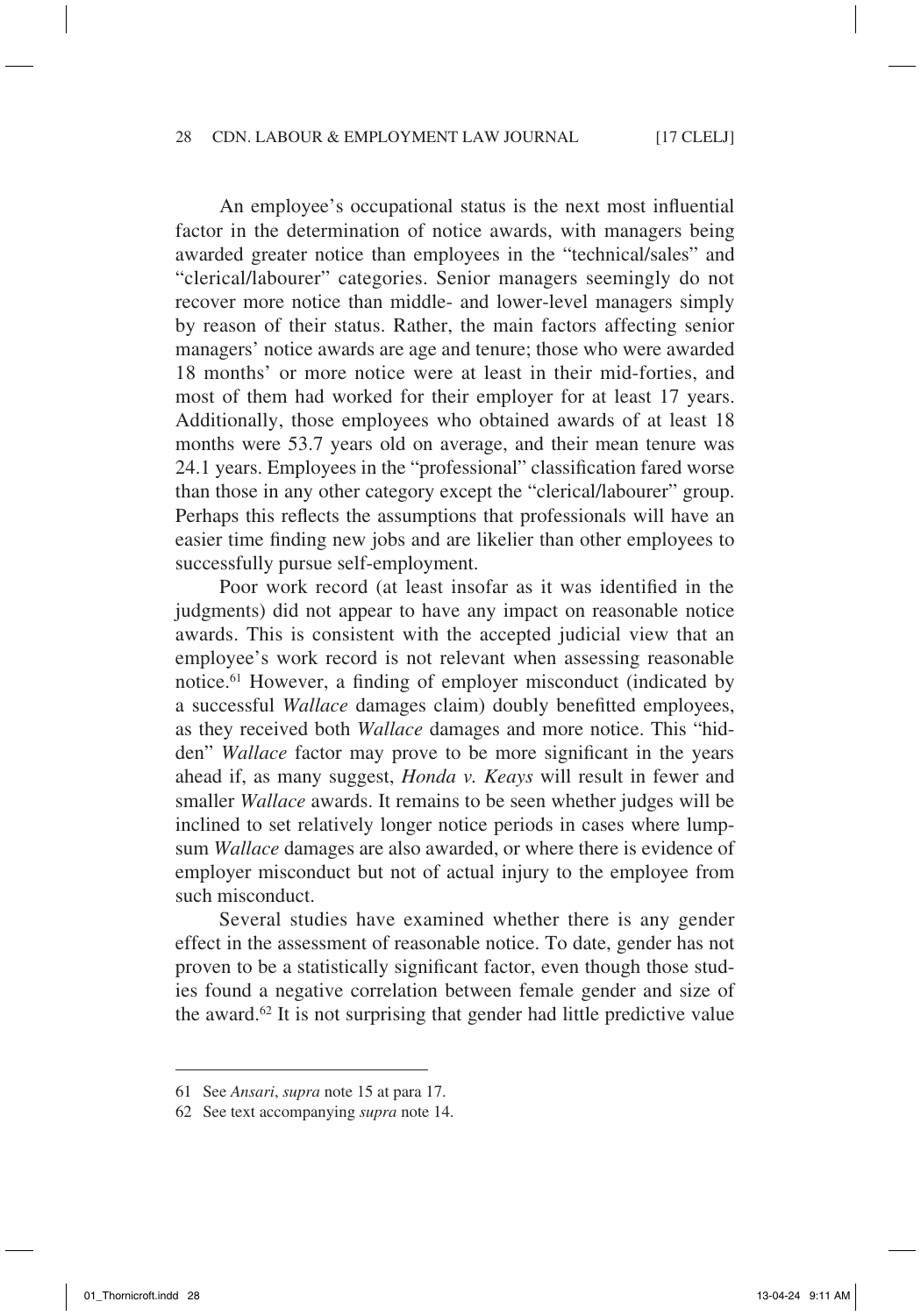in a statistical sense, as most plaintiffs in those studies were male (typically 86% to 90%). Although an employee's gender should not be a relevant factor in assessing reasonable notice, I found a negative correlation between female gender and size of the award. Female plaintiffs constituted slightly more than 20% (26 individuals) of the employees in my study, and the results suggest that female employees received about 1.5 to 1.7 months' less notice than comparable male employees. If there is to be a gender impact, perhaps it should be in *favour* of women, if one accepts that they face a more difficult time than men when seeking new employment.<sup>63</sup> Even if there were no direct gender discrimination in the setting of notice awards, women would still be disadvantaged by the fact that their generally lower salaries will mean lower average severance pay awards. Time will tell if this gender bias will disappear, particularly in light of the fact that we are slowly moving toward gender equality in the judicial ranks.<sup>64</sup>

Taking an overall look at the data, it seems that reasonable notice awards have remained relatively stable over the past decade and do not systematically vary by jurisdiction, as Canadian courts tend to be consistent in their reasonable notice determinations. Notice awards can be predicted by a small number of factors, including the employee's age, tenure, occupation and salary.<sup>65</sup> Given that reasonable notice is generally capped at 24 months, it may be time to consider abandoning individualized notice assessments in favour of a statutory system which could offer greater certainty to both employers and employees. One option would be to amend provincial and federal employment standards statutes to include a duty to give reasonable

<sup>63</sup> David W Johnston & Wang-Sheng Lee, "Climbing the Job Ladder: New Evidence of Gender Inequity" (2012) 51:1 Industrial Relations: A Journal of Economy and Society 129. See also Alison L Booth, "Gender and Competition" (2009) 16:6 Labor Economics 599.

<sup>64</sup> According to the Office of the Commissioner for Federal Judicial Affairs, as of October 1, 2012, there were 1,096 federally-appointed judges in office (and 41 vacancies), of whom 360 (about 32.8%) were women. Office of the Commissioner for Federal Judicial Affairs Canada, "Number of Judges on the Bench as of October 1, 2012," online: <http://www.fja.gc.ca/>.

<sup>65</sup> I calculated an estimated notice award for each employee based on Equation No. 4 and compared these estimates with the actual awards. The estimated award was within  $\pm 1.5$  months for 54 employees (42.2%) and within  $\pm 2.5$  months for 82 employees (64.1%). The variances were less than 6.8 months in all but one case.